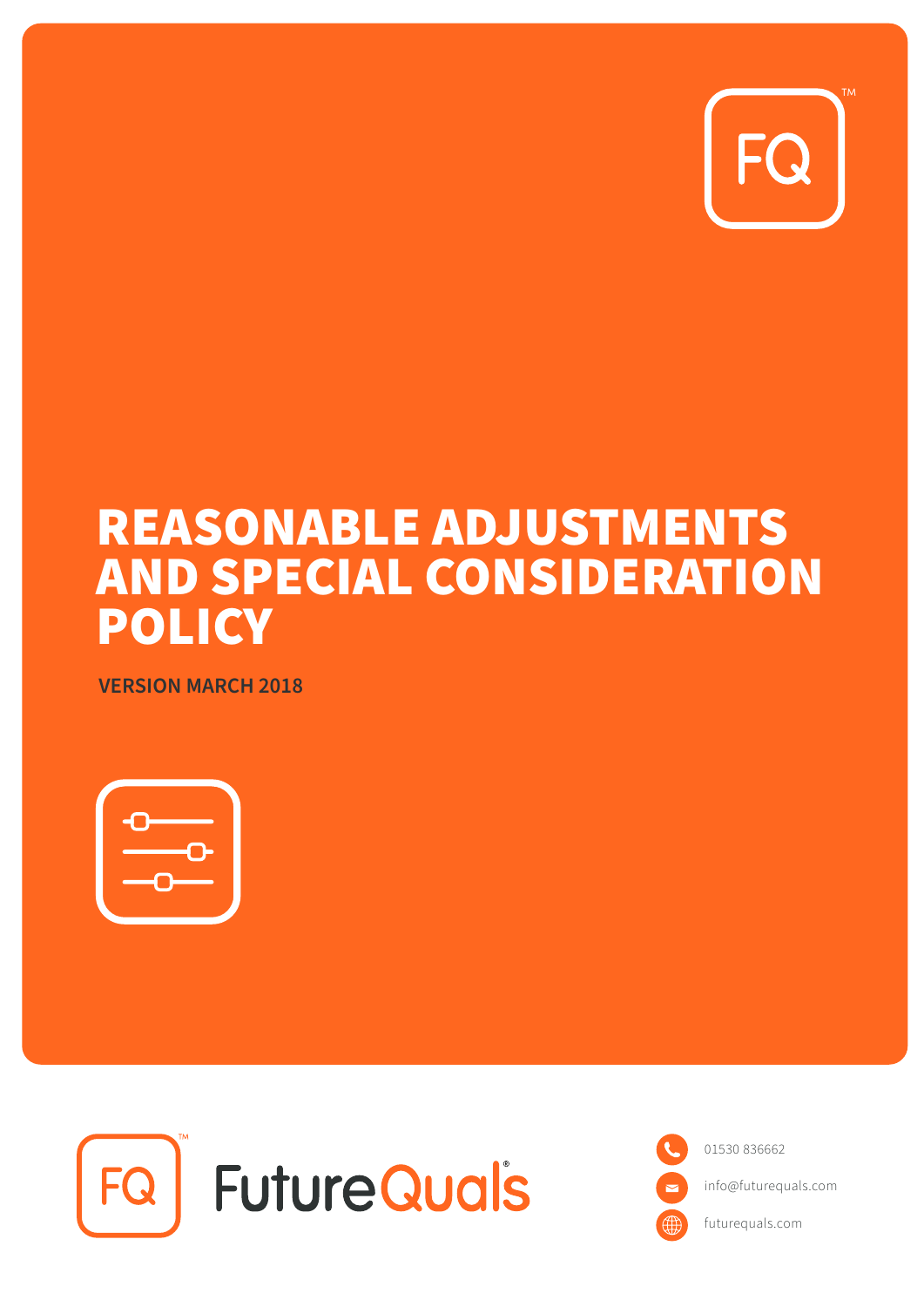## Contents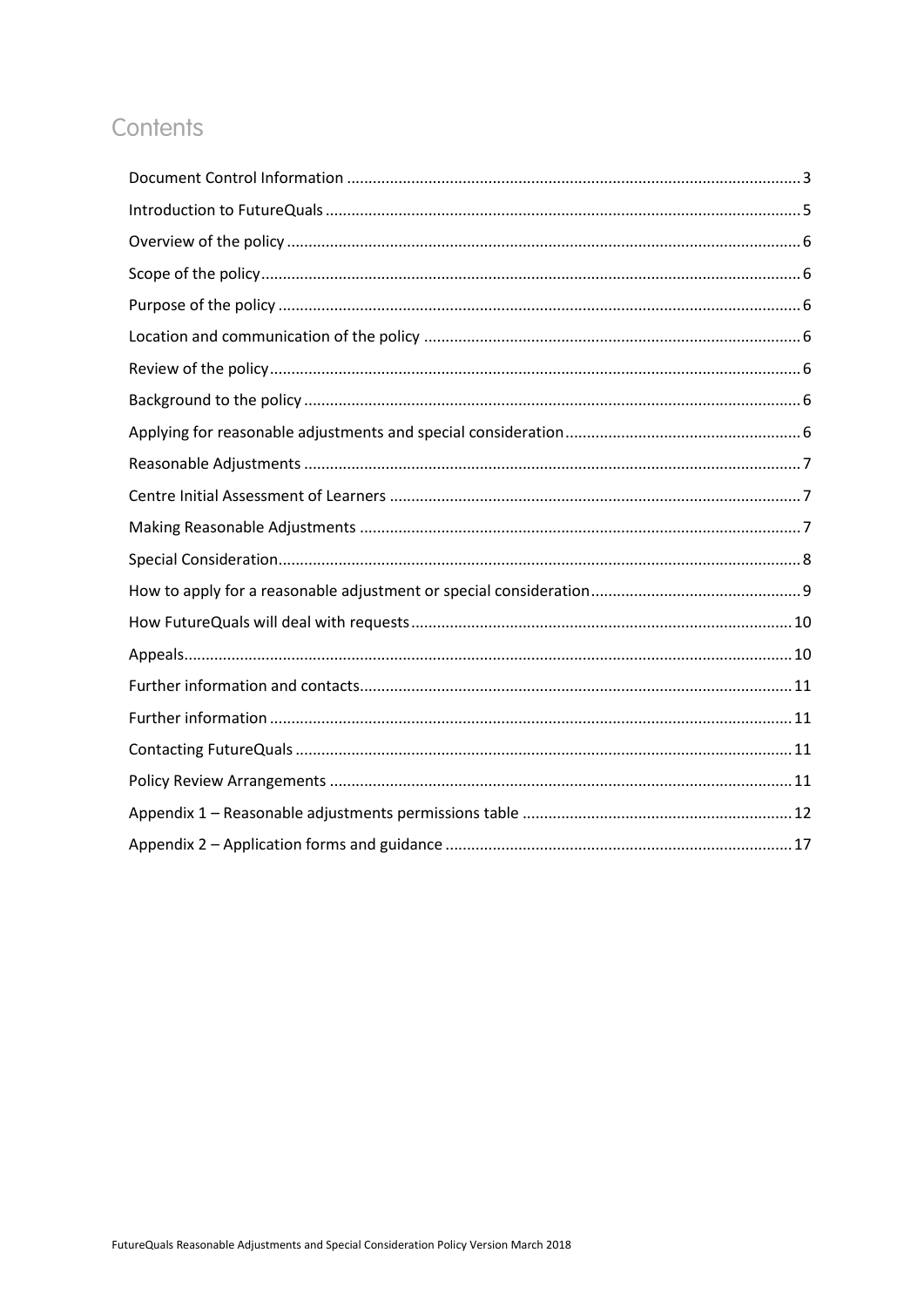<span id="page-2-0"></span>

| <b>Document Details</b>           |                                                                                                                                                                                                                                                                                                                                                                                                                     |
|-----------------------------------|---------------------------------------------------------------------------------------------------------------------------------------------------------------------------------------------------------------------------------------------------------------------------------------------------------------------------------------------------------------------------------------------------------------------|
| <b>Document Name</b>              | Reasonable Adjustments and Special Consideration Policy                                                                                                                                                                                                                                                                                                                                                             |
| <b>Purpose of Document</b>        | The purpose of the policy is to set out FutureQuals' requirements<br>on the use of reasonable adjustments and special consideration. It<br>explains how and when a centre should apply for a reasonable<br>adjustment or special consideration for one or more of its learners,<br>sets out the process by which FutureQuals will decide on any<br>requests made, and specifies how decisions will be communicated. |
| <b>Document Version Number</b>    | May 2017                                                                                                                                                                                                                                                                                                                                                                                                            |
| <b>Document Status</b>            | Approved                                                                                                                                                                                                                                                                                                                                                                                                            |
| Document Owner                    | Sue George                                                                                                                                                                                                                                                                                                                                                                                                          |
| Date Approved                     | February 2017                                                                                                                                                                                                                                                                                                                                                                                                       |
| <b>General Conditions of</b>      | E4.1, E4.2, G2.2, G6.1, G6.2, G6.3, G7.1, G7.2, G7.3, H1.2, H1.3,,                                                                                                                                                                                                                                                                                                                                                  |
| Recognition reference             | G6.2,                                                                                                                                                                                                                                                                                                                                                                                                               |
| SQA Principles reference          | 9, 10, 11, 13                                                                                                                                                                                                                                                                                                                                                                                                       |
| <b>Next Scheduled Review Date</b> | February 2020                                                                                                                                                                                                                                                                                                                                                                                                       |

| <b>Version History</b> |                      |                                                                                                                                                                                                                                                                                                                                                                                                                                                                                                       |  |
|------------------------|----------------------|-------------------------------------------------------------------------------------------------------------------------------------------------------------------------------------------------------------------------------------------------------------------------------------------------------------------------------------------------------------------------------------------------------------------------------------------------------------------------------------------------------|--|
| <b>Version Number</b>  | <b>Date Approved</b> | <b>Change/Reasons for Change/Comments</b>                                                                                                                                                                                                                                                                                                                                                                                                                                                             |  |
| V May 2017             | February 2017        | Reasonable Adjustments and Special<br>Consideration information and appendix<br>amended to reflect a requirement for centres to<br>complete a record form for all centre awarded<br>arrangements. Policy amended to include Centre<br>Awarded Reasonable Adjustments form,<br>Functional Skills qualifications reasonable<br>adjustments, guidance on the types and<br>application of reasonable adjustments and<br>guidance/examples of required evidence for<br>special consideration applications. |  |
| V June 2017            | June 2017            | Amendment made to reflect that extra time may<br>be awarded for the use of a bilingual dictionary                                                                                                                                                                                                                                                                                                                                                                                                     |  |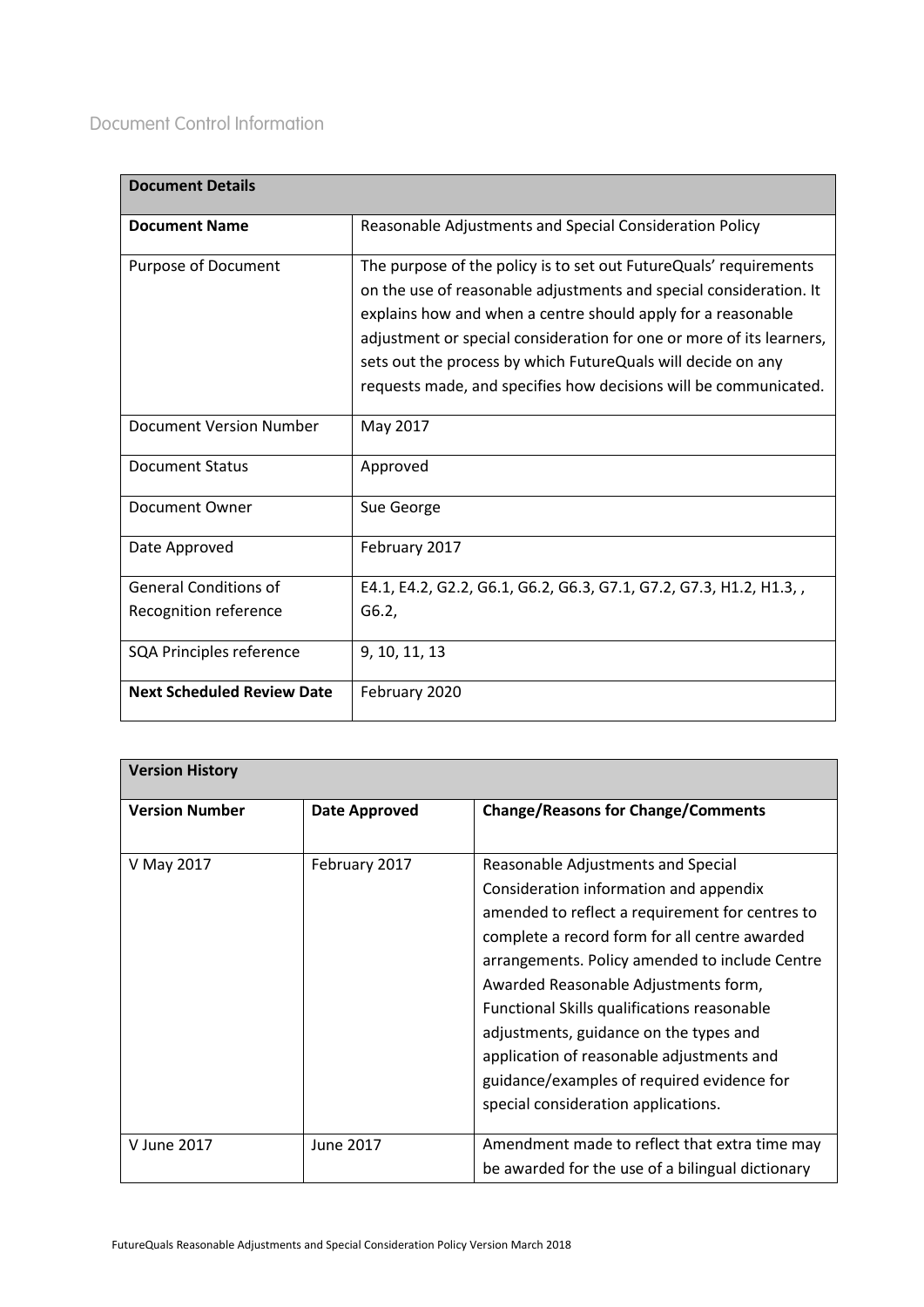|              |                   | and the circumstances in which it may be<br>awarded.                                                                                                                                                            |
|--------------|-------------------|-----------------------------------------------------------------------------------------------------------------------------------------------------------------------------------------------------------------|
| V March 2018 | <b>March 2018</b> | Reasonable Adjustments and Special<br>Consideration policy - clarification added to the<br>reasonable adjustments permissions table to<br>include that bilingual dictionaries should be in<br>hard copy format. |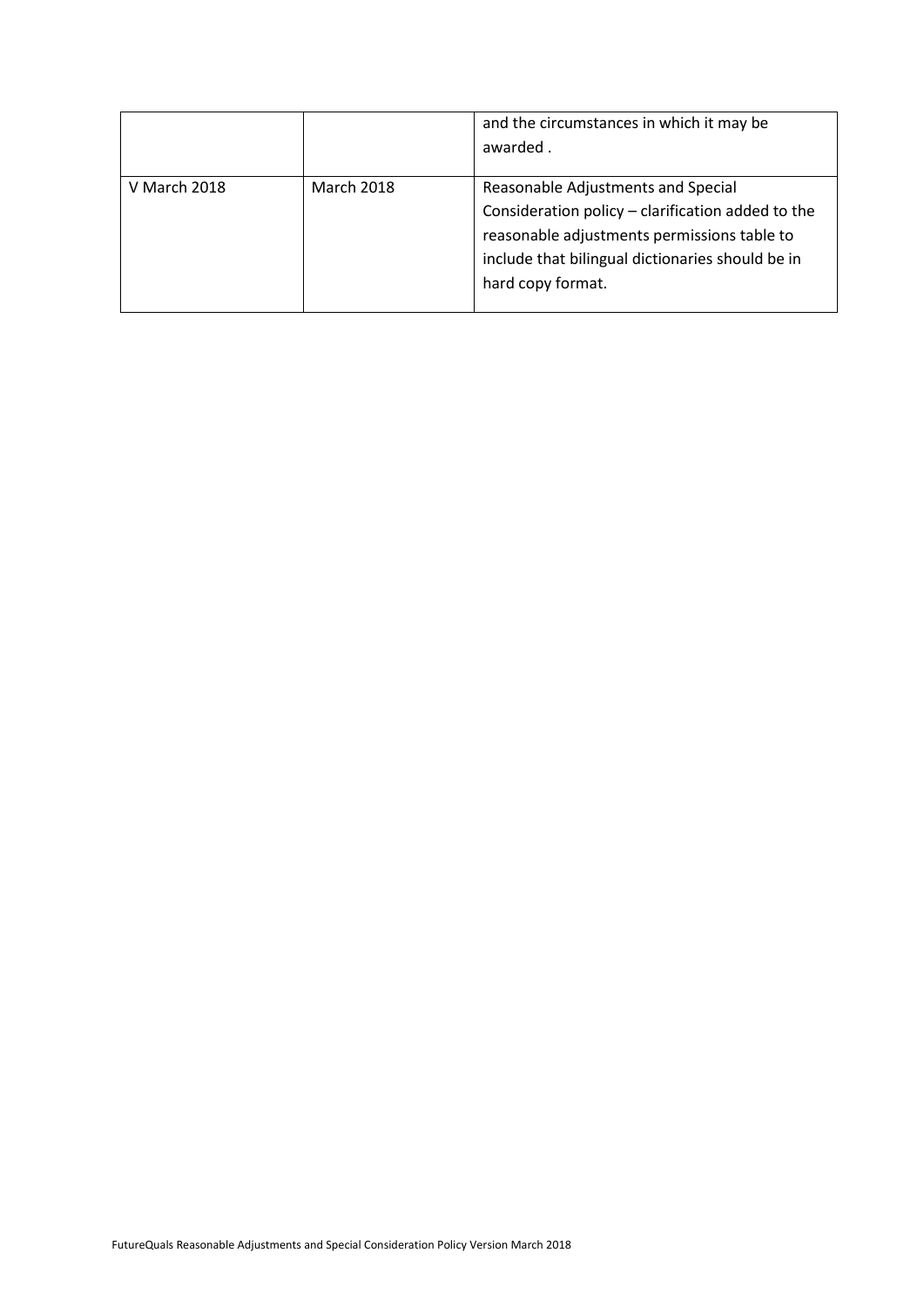## <span id="page-4-0"></span>**Introduction to FutureQuals**

FutureQuals is forward thinking, learner and customer-focussed, and committed to delivering inspiring learning and skills.

## **Our Values**

"We are a Visionary, Supportive, Innovative and Professional Awarding Organisation that is committed to excellence".

## **Our Vision**

"We envisage a place in which every learner realises their full potential"

## **Our Mission**

"To provide respected and valued qualifications and assessment to enable quality assured learning"

FutureQuals is recognised to deliver regulated qualifications by Ofqual in England, CCEA Regulation in Northern Ireland, the Scottish Qualifications Authority (SQA Accreditation) and Qualifications Wales to offer a comprehensive and diverse range of qualifications across a wide range of vocational areas many of which are transferable across industries and sectors.

A full list of FutureQuals current qualifications can be accessed a[t http://www.futurequalsquals.com](http://www.futurequalsquals.com/)

We have developed a genuine understanding and insight into all types of educational organisations, which ensures that we are highly responsive to their needs. We offer a wide range of benefits and support for our learners, our approved centres, and their assessment and quality assurance teams.

FutureQuals offers a wide range of benefits and support for all of our educational products and services including:

- Vocational qualifications accredited by the UK regulators and recognised by employers, universities and professional bodies
- 24/7 online management systems for the registration of learners, ensuring highly efficient services and access to assessment and results.
- A diverse range of qualifications
- A flexible approach to assessment
- A network of professionals who examine and quality assure our regulated qualifications and assessments
- Regular updates on new developments in education and training
- Unrivalled customer service support and extensive guidance materials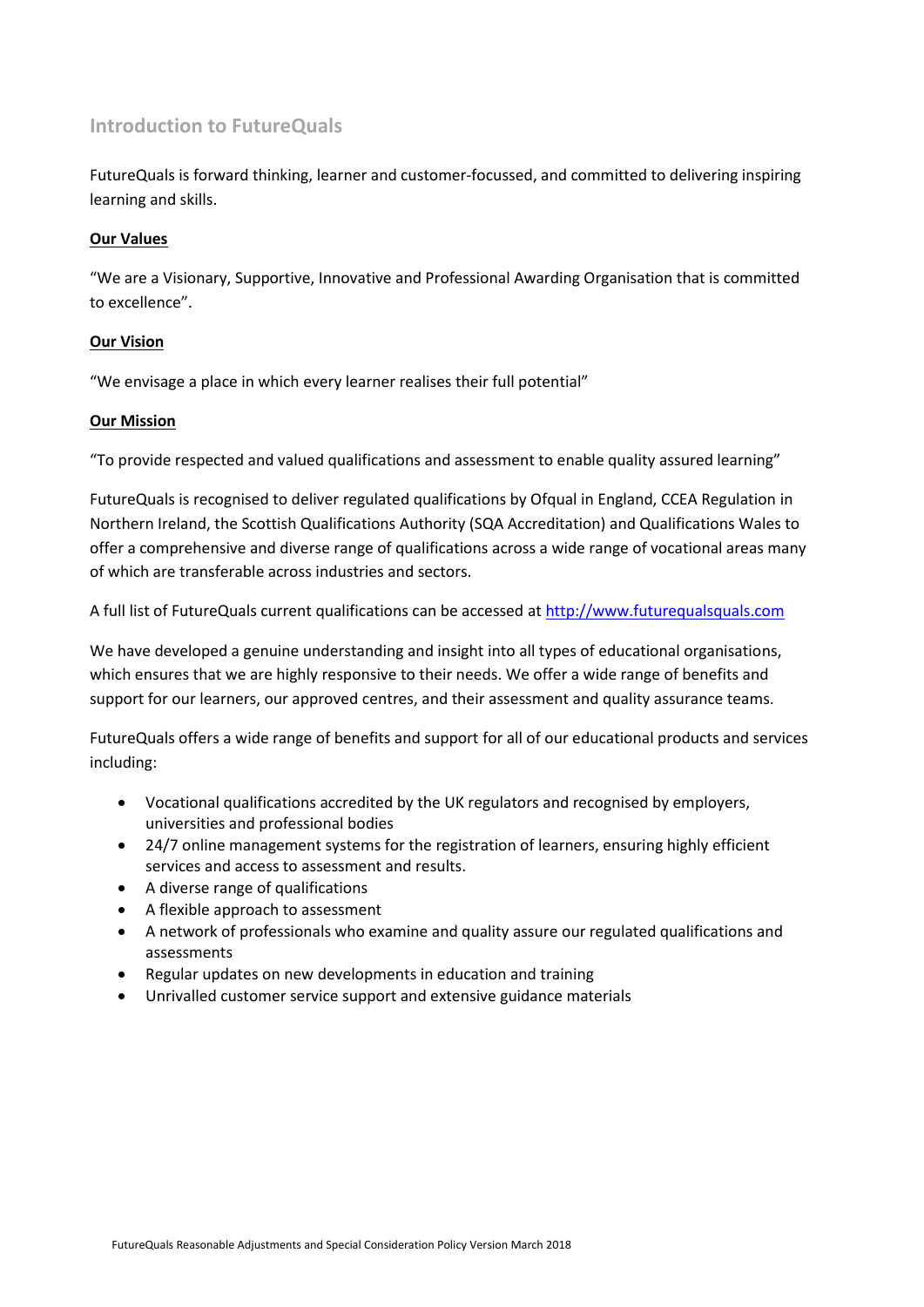## <span id="page-5-0"></span>**Overview of the policy**

#### <span id="page-5-1"></span>**Scope of the policy**

## This policy is aimed at all who are using FutureQuals qualifications and who are involved in the assessment of learners.

#### <span id="page-5-2"></span>**Purpose of the policy**

The purpose of the policy is to set out FutureQuals' requirements on the use of reasonable adjustments and special consideration. It explains how and when a centre should apply for a reasonable adjustment or special consideration for one or more of its learners, sets out the process by which FutureQuals will decide on any requests made, and specifies how decisions will be communicated.

#### <span id="page-5-3"></span>**Location and communication of the policy**

The policy can be downloaded from our website www.futurequals.com, or requested from Customer Support whose details are given at the end of this policy.

It is important that personnel involved in the management, assessment and quality assurance of FutureQuals qualifications as well as learners are fully aware of the contents of this policy. The allocated External Quality Assurer (EQA) will check at the centre approval stage and at subsequent quality assurance activities that the centre is aware of its contents and purpose and that learners are aware of their right to request reasonable adjustments and/or special consideration.

#### <span id="page-5-4"></span>**Review of the policy**

FutureQuals will review the policy annually and revise it as and when required in response to customer and stakeholder feedback, changes in our practices, requirements from the qualifications regulators or changes in legislation. The review will ensure that procedures continue to be consistent with the regulatory conditions of recognition and are applied accurately and fairly in arriving at judgements.

#### <span id="page-5-5"></span>**Background to the policy**

FutureQuals is committed to achieving an environment that provides equality of opportunity and freedom from discrimination of any kind. Our qualifications will be explicit about what is to be assessed and will allow for a variety of forms of evidence to be used where possible within fit for purpose assessments that are free from any unjustifiable barriers. Our qualification development systems ensure that no hidden or additional elements form part of the assessment.

The Equality Act 2010 requires that FutureQuals have in place clear arrangements to make reasonable adjustments that ensure a learner with a disability, as defined by the Act, is not placed at a substantial disadvantage in comparison to learner who is not disabled.

Assessment must be a fair test of learner's knowledge, skills and understanding, but for some learners the usual form of assessment may not be suitable. FutureQuals must ensure that the qualifications and assessment that we develop do not prevent learners from taking our qualifications.

To ensure that access to fair assessment can be maintained, FutureQuals puts provision in place for reasonable adjustments and special considerations so that learners can receive the recognition they deserve as long as achievements are valid, reliable and can be assured.

<span id="page-5-6"></span>**Applying for reasonable adjustments and special consideration**

FutureQuals Reasonable Adjustments and Special Consideration Policy Version March 2018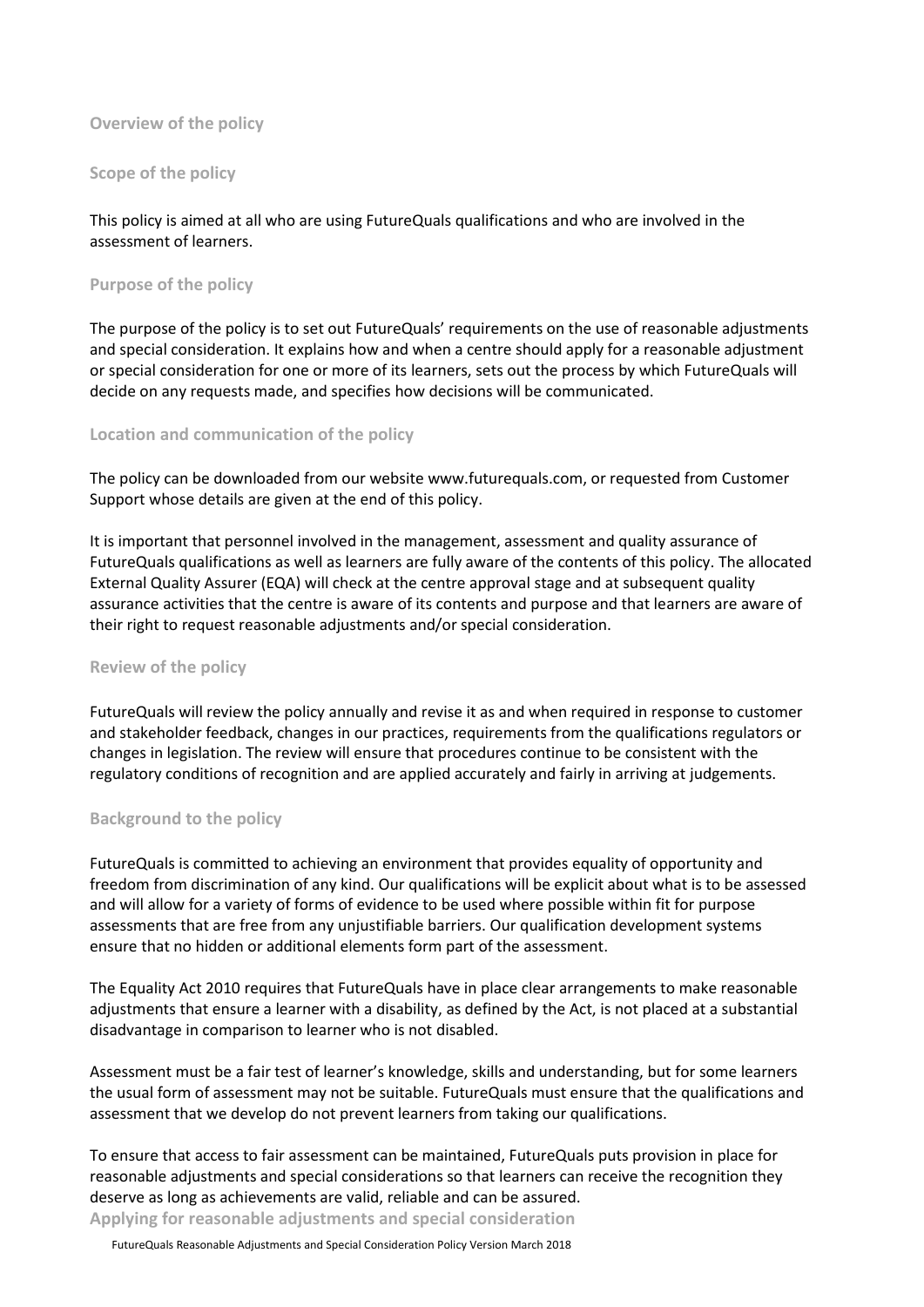#### <span id="page-6-0"></span>**Reasonable Adjustments**

FutureQuals endeavours to ensure that the assessment requirements and methods used within its qualifications are sufficiently flexible to enable the widest range of learners to fairly and reliably demonstrate competence and meet the learning outcomes and assessment criteria of the qualification.

However, we must also ensure that the arrangements we allow will be valid and reliable, designed to accurately reflect learner' competence to meet the learning outcomes and assessment criteria of the qualification. We must also ensure that learners are not given either a real or a perceived unfair advantage.

A reasonable adjustment may be needed to provide access to assessment where a learner has a permanent or temporary disability or difficulty and is approved and/or agreed before the assessment takes place.

A reasonable adjustment helps to reduce the effect or a disability or difficulty that puts learners at a disadvantage in terms of assessment. However, reasonable adjustments must not affect or compromise the integrity of what is being assessed

Reasonable adjustments are approved or set in place before the assessment activity takes place; they constitute an arrangement to give the learner access to the assessment. The use of a reasonable adjustment will not be taken into consideration during the assessment of a learner's work.

FutureQuals and centres are only required by law to do what is 'reasonable' in terms of giving access to assessment. What is reasonable will depend on the individual circumstances, cost implications and the practicality and effectiveness of the adjustment. Other factors, such as the need to maintain standards and health and safety, will also be taken into consideration.

#### <span id="page-6-1"></span>**Centre Initial Assessment of Learners**

The centre must provide information and advice about a learners chosen qualification and explain the assessment criteria and the requirements of the qualification. The centre should assess the suitability of a learner's potential to complete the assessments and achieve the qualifications at the level chosen.

As part of this induction and initial assessment process, the centre should identify if a learner will need support or reasonable adjustments to enable them to be assessed fairly and discuss this with them. Learners may believe there are reasons they might find it difficult to show competence through the methods proposed they should discuss what alternatives might be available with their tutor/assessor.

#### <span id="page-6-2"></span>**Making Reasonable Adjustments**

Some reasonable adjustments can be agreed by the centre and notified to FutureQuals, others will need agreement from FutureQuals Head Office. A table of possible reasonable adjustments and the responsibility for agreeing them is included at Appendix 1.

Examples of reasonable adjustments may include the below although this list is not exhaustive:

- Changing usual assessment arrangements, for example allowing a learner extra time to complete the assessment activity
- Adapting assessment materials, such as providing materials in Braille
- Providing assistance during assessment, such as a sign language interpreter or a reader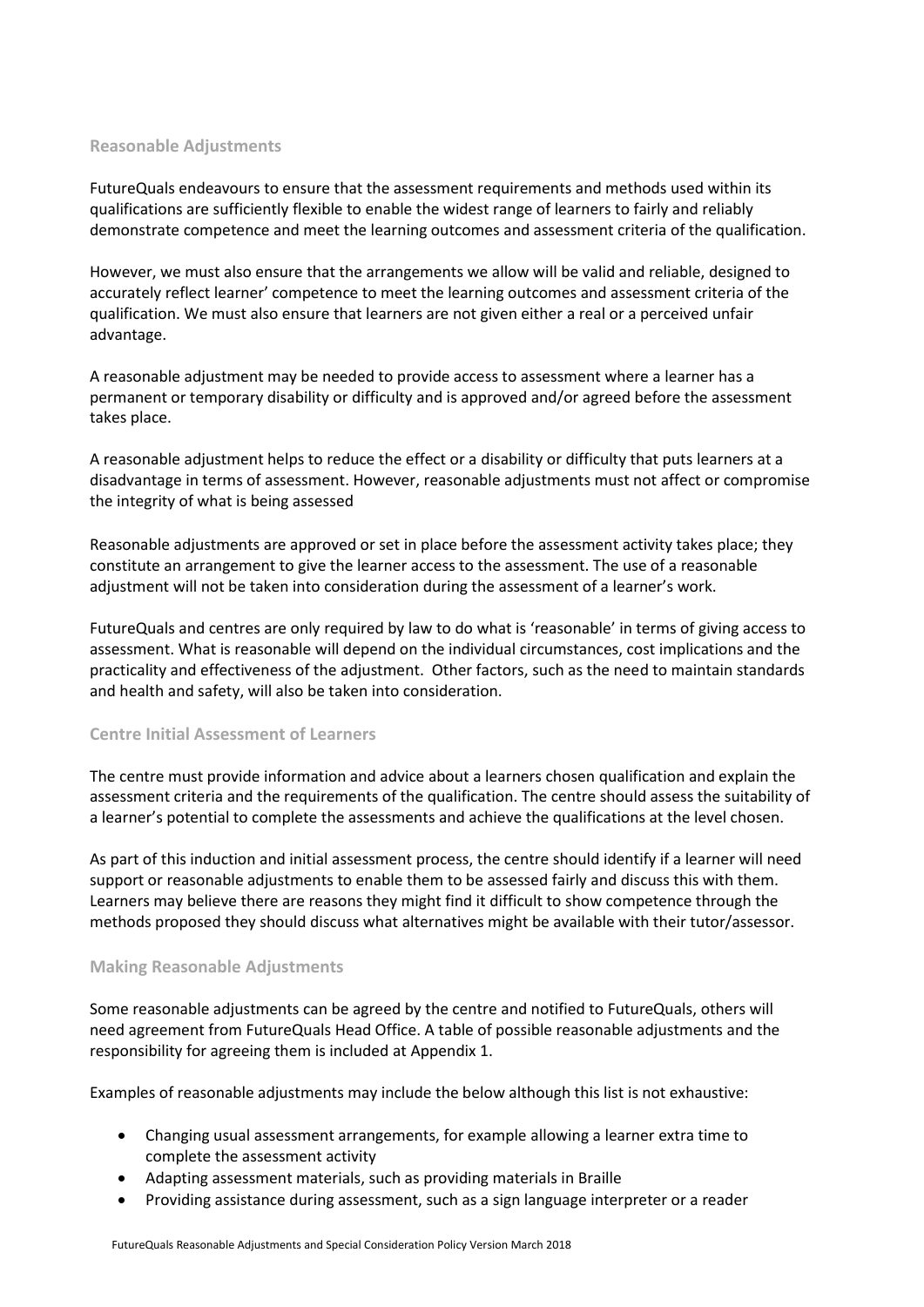- Re-organising the assessment room, such as removing visual stimuli for an autistic learner
- Changing the assessment method, for example from a written assessment to a spoken assessment
- Using assistive technology, such as screen reading or voice activated software
- Providing the mechanism to have different colour backgrounds to screens for onscreen assessments or asking for permission for copying to different coloured paper for paper-based assessments
- Providing and allowing different coloured transparencies with which to view assessment papers

Reasonable adjustments must:

- Not give a learner an unfair advantage
- Not compromise or invalidate the assessment requirements of a qualification
- Be based on the individual need of a learner
- Reflect the learner's normal way of working

Any adjustment to assessment must not invalidate the assessment requirements of the qualification or the requirements of the assessment strategy or alter the competence standards. All learners' performance will be assessed against set standards and although they cannot be altered, it may be possible to change the delivery or process of assessment so that each learner has an equal opportunity to demonstrate what they know and what they can do.

Learners should be able to achieve the assessment requirements and any adjustments made should not compensate the learner for lack of knowledge and skills. The learner must be able to cope with the content of the assessment and be able to work at the level required for the assessment.

The qualification of a learner who has had an adjustment to assessment must have the same credibility as that of any other learner as the achievement of for example, vocational qualifications, provides a realistic indication to the potential employer of what the certificate holder can do.

Any adjustment to assessment must be based on the individual need of a learner, the assessment requirements of a qualification and the nature and extent of the support given as part of normal teaching practice.

#### <span id="page-7-0"></span>**Special Consideration**

Special consideration can be applied after an assessment if there was a reason the learner may have been disadvantaged during the assessment. For example, special consideration could apply to a learner who has temporarily experienced an illness or injury, or other event outside of the learner's control.

Special consideration should not be granted solely on the grounds of disability and learners must declare their needs prior to assessment and any reasonable adjustments implemented before the assessment takes place.

Special consideration should not give the learner an unfair advantage. The learner's result must reflect his or her achievement in the assessment and not necessarily his or her potential ability.

Special consideration, if successful, may lead to a small post-assessment adjustment to the learner's results, but not necessarily so. The size of the adjustment will depend on the circumstances and reflect the difficulty faced by the learner.

#### Centres should note that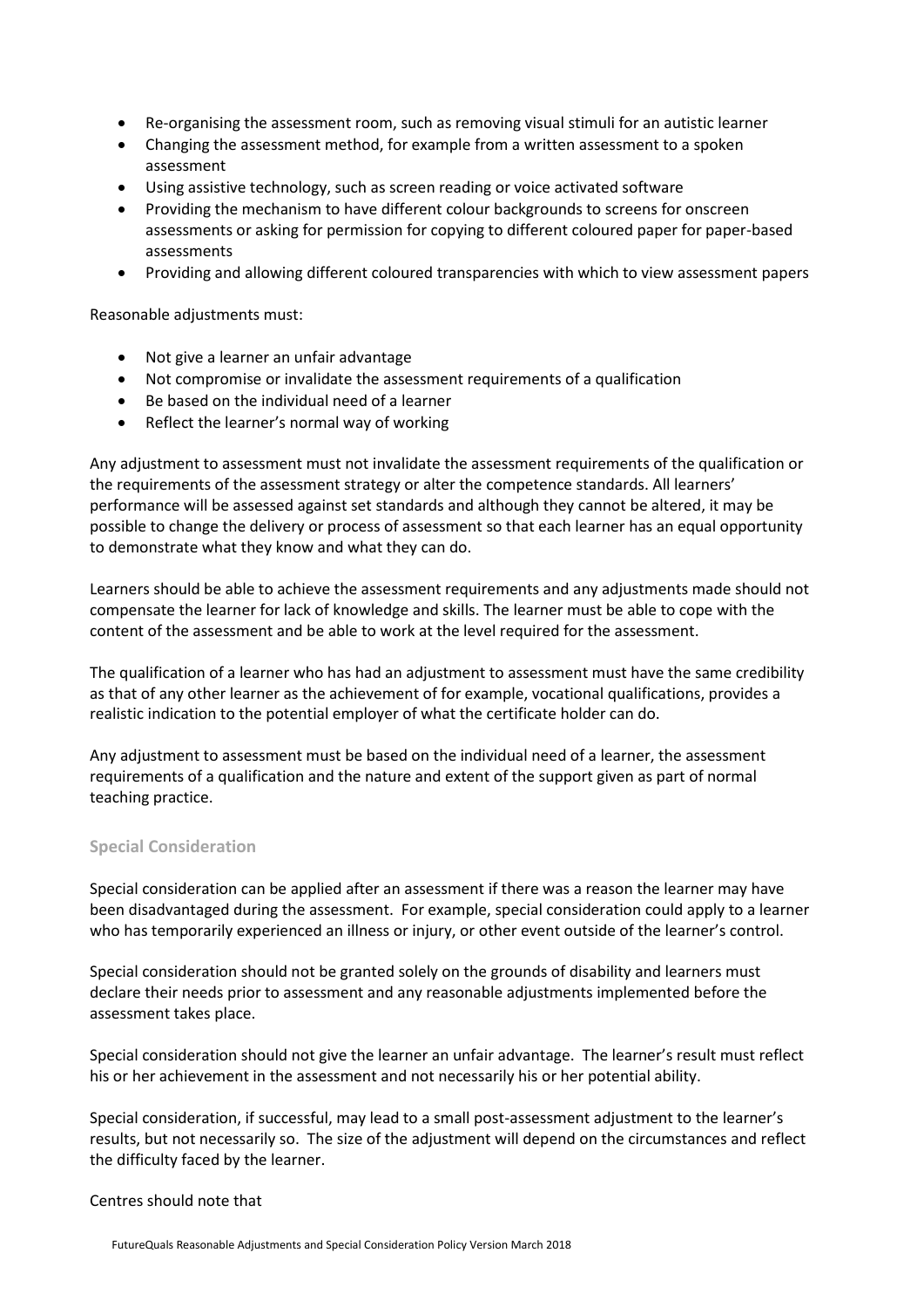- where an assessment requires the learner to demonstrate practical competence or where criteria have to be met fully, or in the case of qualifications that confer a License to Practice, it may not be possible to apply special consideration;
- If there was an instance where a learner/s temporarily experienced an illness or injury, or other event outside of the learner's control in the type of assessments described and it would be more appropriate to offer the opportunity to take that type of assessment at a later date, the centre would need to contact the FutureQuals Head of Quality on the day of the scheduled assessment to ask for approval prior to rescheduling the assessments.

All learners regardless of special consideration must meet the minimum requirements to achieve the award of a certificate.

Examples of the circumstances where a learner that is fully prepared and present for a scheduled assessment may be eligible for special consideration include the below although this list is not exhaustive:

- alternate assessment arrangements that were agreed in advance of assessment are not adequate
- performance is affected by circumstances beyond a learners control e.g. bereavement, recent personal illness or accident or serious disturbance whilst the assessment takes place
- part of an assessment has been missed due to circumstance beyond a learners control

Further examples can be found in Appendix 2 but again this list is not exhaustive.

#### <span id="page-8-0"></span>**How to apply for a reasonable adjustment or special consideration**

If a centre wishes to make an application for a reasonable adjustment or special consideration on behalf of one or more learners, it should complete the application form, which can be found at [www.futurequals.com](http://www.futurequals.com/) or on request from Customer Support via the contact details below.

The form is reproduced in Appendix 2 below. It asks for details of each learner's circumstances, evidence of any medical conditions and any other relevant information. This should be sent to the FutureQuals Head of Quality depending on the nature of the reasonable adjustment required (see Appendix 1).

## **Where the centre is able to take the decision itself, it must record the award of the adjustment on form, which can be found in Appendix 2 (form 3). The form and all relevant documentation and evidence of need must be kept in centre files and produced on request to FutureQuals. A centre EQA will review the use of reasonable adjustments during a quality assurance visit.**

Requests for reasonable adjustments should be submitted not less than 30 working days before any assessment. FutureQuals will acknowledge receipt within 2 working days and will aim to provide a decision within 10 working days. It may not be possible to respond within this timeframe if we need to call on specialist advice. In such cases, we will inform the centre of the expected response time.

Requests for special consideration should be submitted not more than 5 working days after the planned or actual assessment date. FutureQuals will acknowledge receipt within 2 working days and will provide a decision within 5 working days. Examples of evidence that you should submit to support the application can be found in Appendix 2.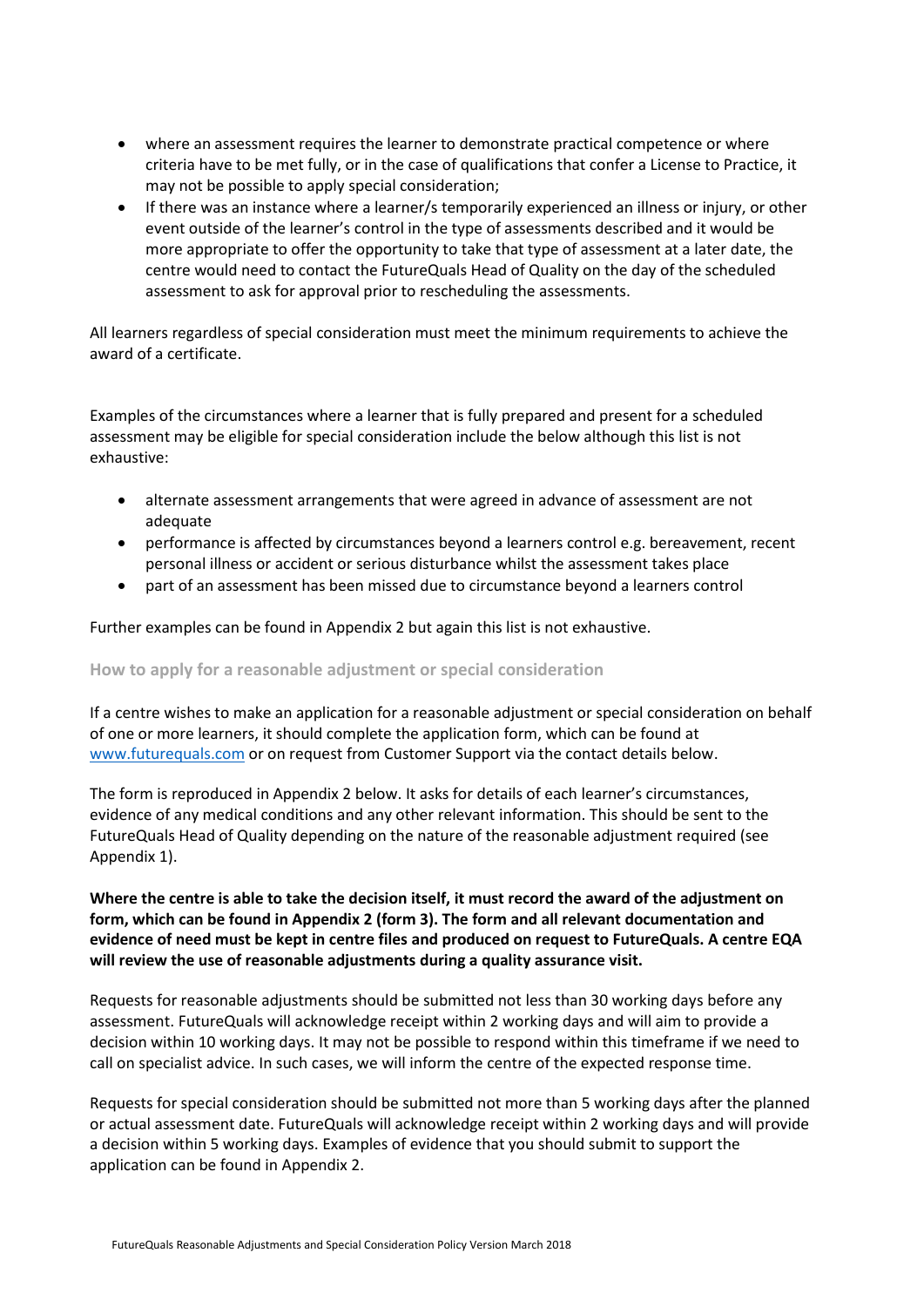Requests for special consideration may only be accepted after the results of assessment have been released in the following circumstances:

- Application has been overlooked at the centre and the oversight is confirmed by the Head of Centre
- Medical evidence comes to light about a learner's condition, which demonstrates that the learner must have been affected by the condition at the time of the assessment, even though the problem revealed itself only after the assessment
- For onscreen assessments where results are immediately available.

#### <span id="page-9-0"></span>**How FutureQuals will deal with requests**

All requests for reasonable adjustments and special consideration are reviewed initially by the Centre EQA. The EQA will recommend a decision to approve or decline the request to the Head of Quality.

The Head of Quality will review the EQA's recommendation using precedents, guidance published by the Federation of Awarding Bodies and specialist advice from others where appropriate.

The Head of Quality will communicate the decision to the centre according to the timetable stated above. If this is not possible and the review will take a little longer, he or she will contact the centre. If the application for special consideration were successful, the learner's performance would be reviewed in light of the available evidence.

<span id="page-9-1"></span>The Executive Committee will review all decisions to ensure fairness, consistency and comparability.

#### **Appeals**

If a centre wishes to appeal a decision taken by FutureQuals regarding reasonable adjustments or special consideration, it can do so using our Appeals Procedure, which is available on [www.futurequals.com](http://www.futurequals.com/) or via Customer Support. Details are provided at the end of this policy.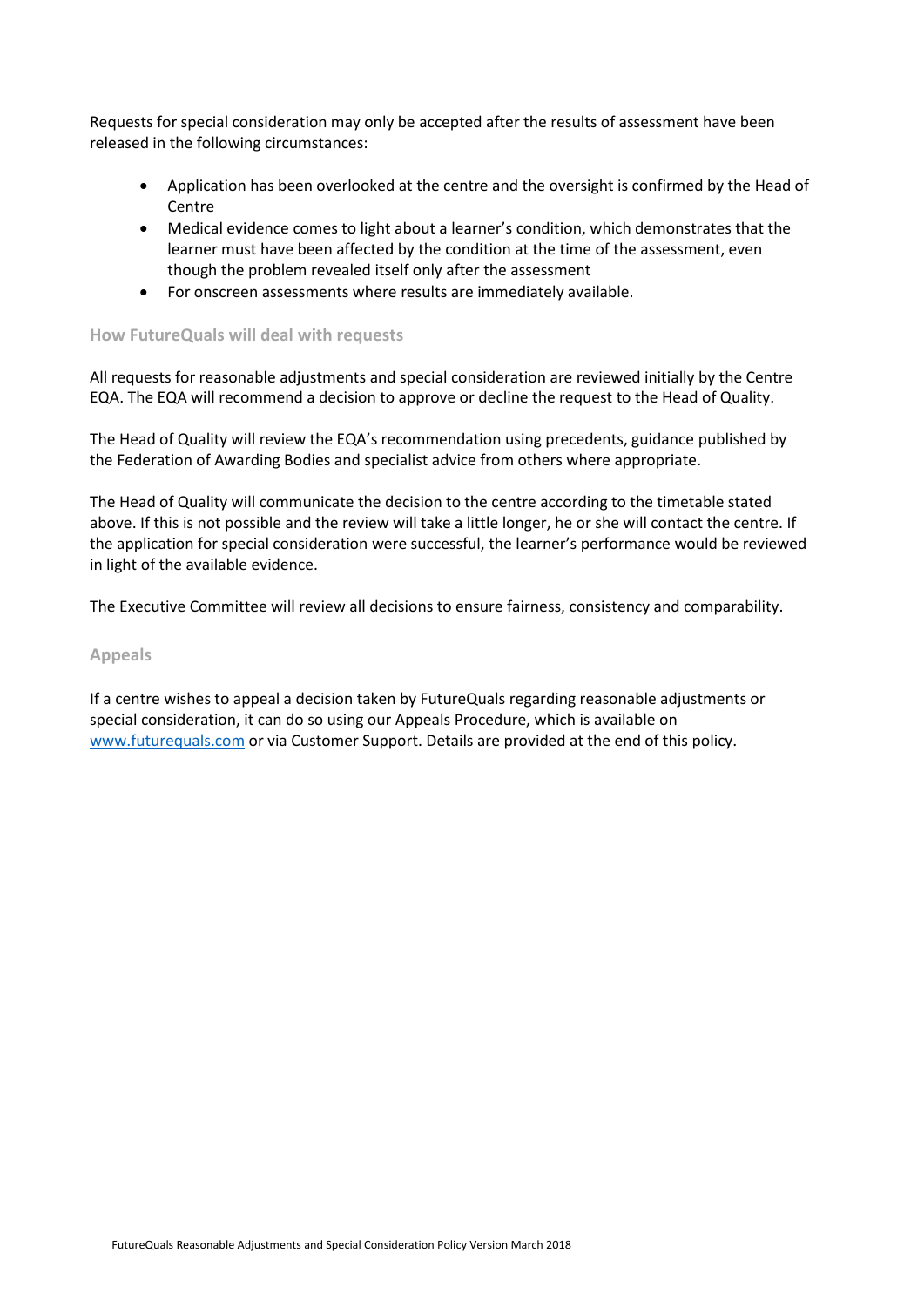<span id="page-10-0"></span>**Further information and contacts**

## <span id="page-10-1"></span>**Further information**

As a member of the Federation of Awarding Bodies, FutureQuals has access to the FAB guide "The Application of Reasonable Adjustments and Special Considerations in Vocational Qualifications". Please contact our Customer Support team should you require access to this information.

#### <span id="page-10-2"></span>**Contacting FutureQuals**

Future (Awards and Qualifications) Ltd EMP House Telford Way Coalville Leicestershire LE67 3HE Tel: 01530 836662 | Fax: 01530 836668 Email[: info@futurequals.com](mailto:info@futurequals.com) | Website: [www.futurequals.com](http://www.futurequals.com/)

Future (Awards and Qualifications) Ltd is registered under the Data Protection act and handles all data in accordance with the required procedures of the Act.

#### <span id="page-10-3"></span>**Policy Review Arrangements**

This policy is subject to a three-year review cycle, or earlier should any feedback or concern be brought to the attention of FutureQuals, to ensure it remains fit for purpose and the process and its outcomes are deliverable.

It is also reviewed as part of FutureQuals continuous improvement monitoring through its annual selfassessment arrangements.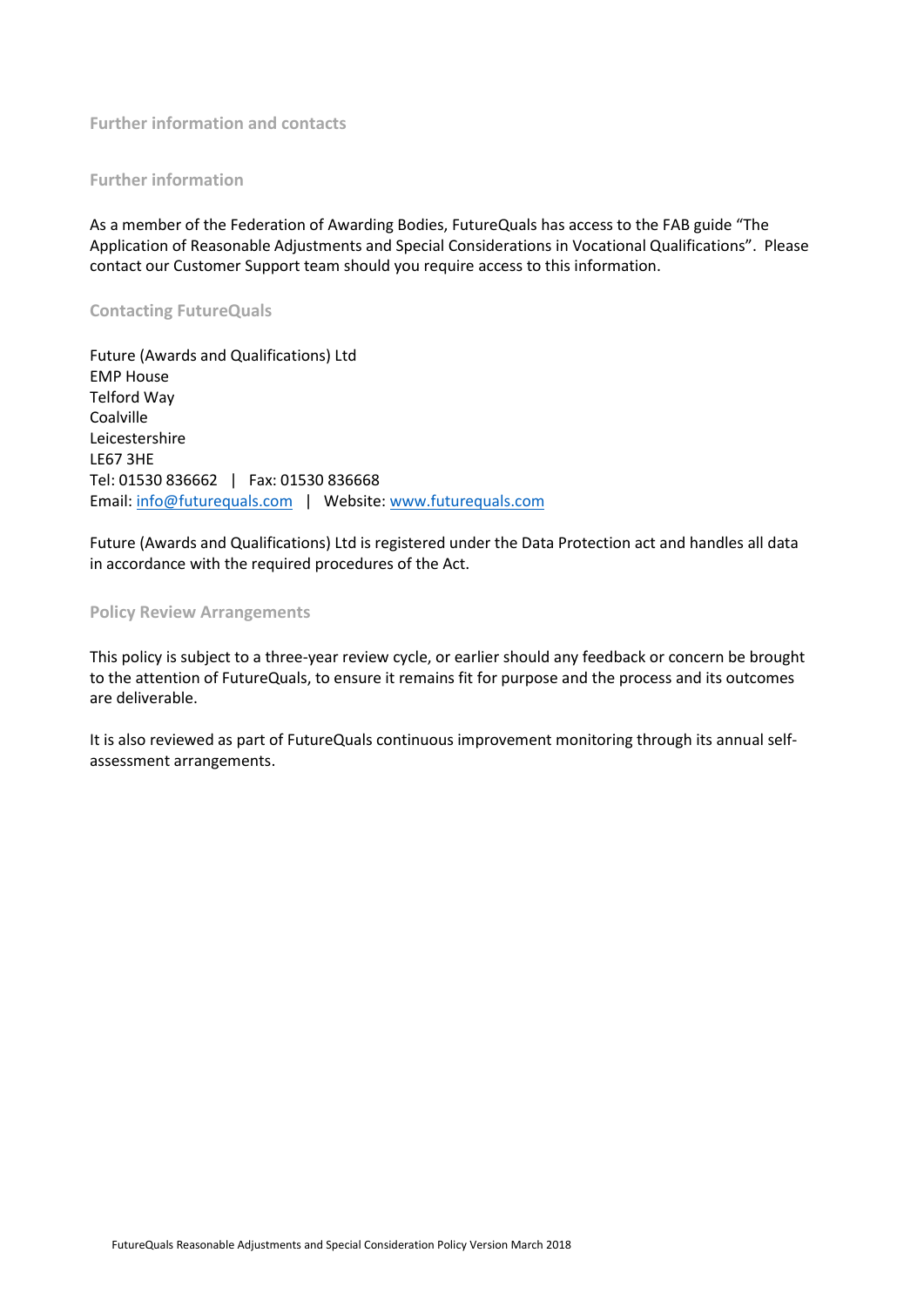<span id="page-11-0"></span>**Appendix 1 – Reasonable adjustments permissions table**

This table outlines some possible reasonable adjustments that can be made and who should take the decision. However, centres have a duty to seek advice from FutureQuals in any case where they are in doubt if an adjustment is needed or how it should be applied.

Key:

- Centre Reasonable adjustment permitted at the discretion of the centre
- FUTUREQUALS Apply to FutureQuals for permission

| <b>Reasonable adjustment</b>               | <b>Assessments NOT</b> | <b>Assessments taken under</b> |
|--------------------------------------------|------------------------|--------------------------------|
|                                            | taken under            | examination conditions         |
|                                            | examination            |                                |
|                                            | conditions             |                                |
| Extra time up to 25%                       | Centre                 | Centre                         |
| Extra time up to 10% for learners using a  | <b>FUTUREQUALS</b>     | <b>FUTUREQUALS</b>             |
| bilingual dictionary*                      |                        |                                |
| Extra time in excess of 25%                | Centre                 | <b>FUTUREQUALS</b>             |
| Supervised rest breaks                     | Centre                 | <b>FUTUREQUALS</b>             |
| Change in the organisation of assessment   | Centre                 | Centre                         |
| room                                       |                        |                                |
| Separate accommodation within the          | Centre                 | <b>FUTUREQUALS</b>             |
| centre                                     |                        |                                |
| Taking the assessment at an alternative    | Centre                 | <b>FUTUREQUALS</b>             |
| venue                                      |                        |                                |
| Use of coloured overlays, low vision aids, | Centre                 | <b>FUTUREQUALS</b>             |
| tinted spectacles, CCTV and OCR scanners   |                        |                                |
| Use of assistive software                  | Centre                 | <b>FUTUREQUALS</b>             |
| Use of bilingual a dictionary (hard copy   | Centre                 | Centre                         |
| version)                                   |                        |                                |
| Assessment Material in enlarged format     | Centre                 | <b>FUTUREQUALS</b>             |
| Assessment material in Braille             | <b>FUTUREQUALS</b>     | <b>FUTUREQUALS</b>             |
| Language modified assessment material      | <b>FUTUREQUALS</b>     | <b>FUTUREQUALS</b>             |
| Assessment material in BSL                 | <b>FUTUREQUALS</b>     | <b>FUTUREQUALS</b>             |
| Assessment material on coloured paper      | Centre                 | Centre                         |
| Assessment material in audio format        | Centre                 | <b>FUTUREQUALS</b>             |
| Use of ICT                                 | Centre                 | <b>FUTUREQUALS</b>             |
| Responses using electronic devices         | Centre                 | <b>FUTUREQUALS</b>             |
| Responses in BSL                           | <b>FUTUREQUALS</b>     | <b>FUTUREQUALS</b>             |
| Responses in Braille                       | <b>FUTUREQUALS</b>     | <b>FUTUREQUALS</b>             |
| Reader                                     | <b>FUTUREQUALS</b>     | <b>FUTUREQUALS</b>             |
| Scribe                                     | <b>FUTUREQUALS</b>     | <b>FUTUREQUALS</b>             |
| <b>BSL/English interpreter</b>             | <b>FUTUREQUALS</b>     | <b>FUTUREQUALS</b>             |
| Prompter                                   | <b>FUTUREQUALS</b>     | <b>FUTUREQUALS</b>             |
| Practical assistant                        | <b>FUTUREQUALS</b>     | <b>FUTUREQUALS</b>             |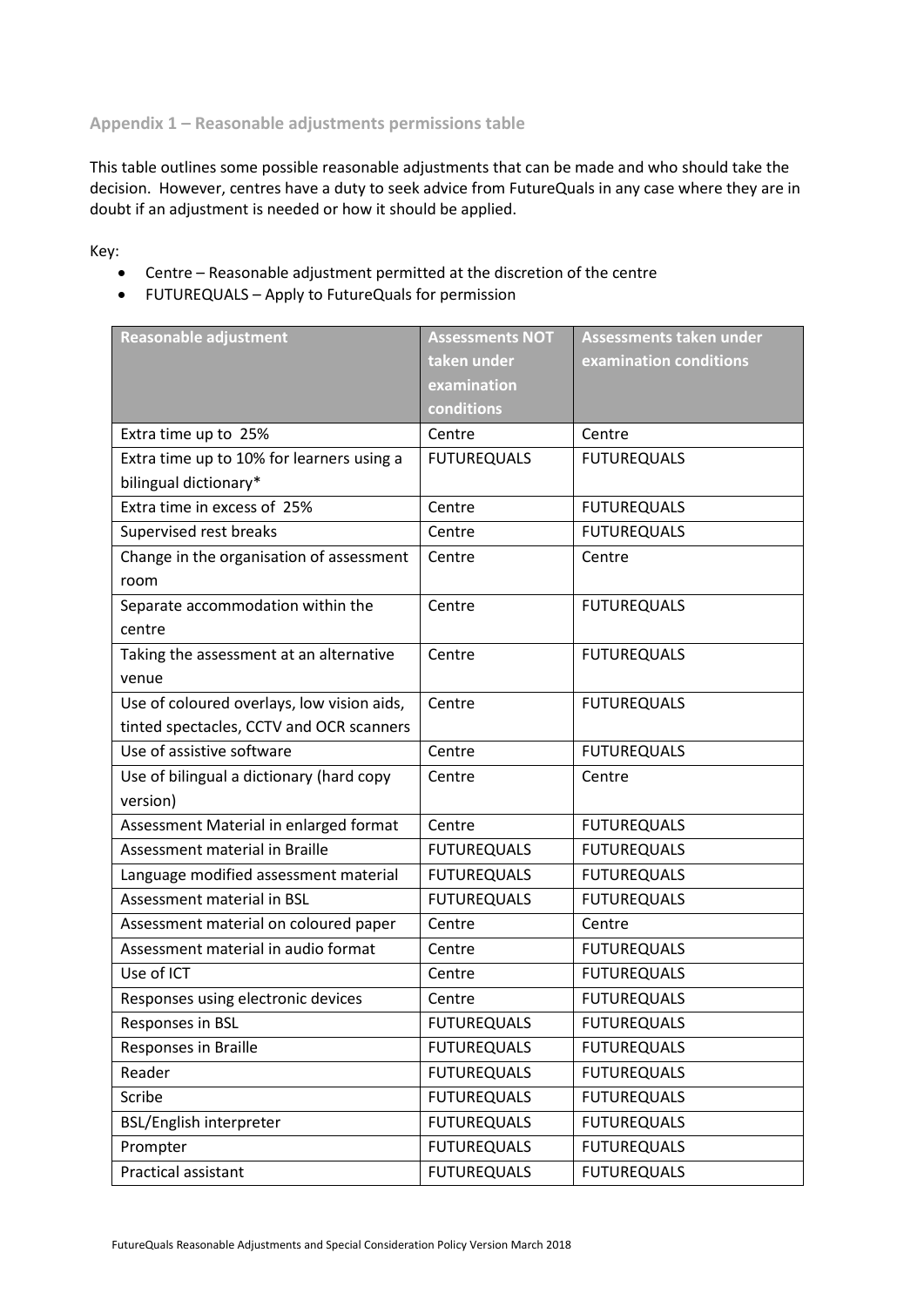| Transcriber       | <b>FUTUREQUALS</b> | <b>FUTUREQUALS</b> |
|-------------------|--------------------|--------------------|
| Remote assessment | <b>FUTUREQUALS</b> | <b>FUTUREQUALS</b> |
| Other             | <b>FUTUREQUALS</b> | <b>FUTUREQUALS</b> |

\*Please note that the provision of 10% extra time must reflect the learners usual way of working with the dictionary. Extra time must not be awarded to a learner using a bilingual translation dictionary in order to compensate for difficulties in reading and writing in English.

## **Functional Skills Qualifications Reasonable Adjustments**

The tables on the following pages outline the reasonable adjustments that can be made for Functional Skills Qualifications. The Centre may grant the following adjustments:

- Extra time up to 25%
- Use of bilingual and bilingual translation dictionaries
- Assessment material on coloured paper
- Change in the organisation of assessment room

In all other examples, Centres must apply to FutureQuals for permission.

## **Functional Skills English (Reading)**

| <b>Access Arrangement</b>    | Yes/No         | <b>Type of assessment</b>              |
|------------------------------|----------------|----------------------------------------|
| Extra time                   | <b>Yes</b>     |                                        |
| Dictionaries and bilingual   | Yes            | The use of a dictionary or a bilingual |
| dictionaries                 |                | dictionary is permitted for all        |
|                              |                | Learners.                              |
| Reader                       | No             |                                        |
| Computer reader              | <b>Yes</b>     |                                        |
| Sign Language Interpreter    | N <sub>o</sub> |                                        |
| Scribe                       | Yes            |                                        |
| Speech recognition           | Yes            |                                        |
| technology                   |                |                                        |
| Word processor               | Yes            |                                        |
| <b>Practical Assistant</b>   | <b>Yes</b>     |                                        |
| Modified question papers     | Yes            |                                        |
| (including Braille)          |                |                                        |
| Models, visual/tactile aids, | Yes            |                                        |
| speaking scales              |                |                                        |
| External device to load      | Yes            | Permitted as a reasonable adjustment   |
| personal settings            |                | provided that this does not            |
|                              |                | compromise the assessment or give      |
|                              |                | the learner any advantage not          |
|                              |                | available to other learners.           |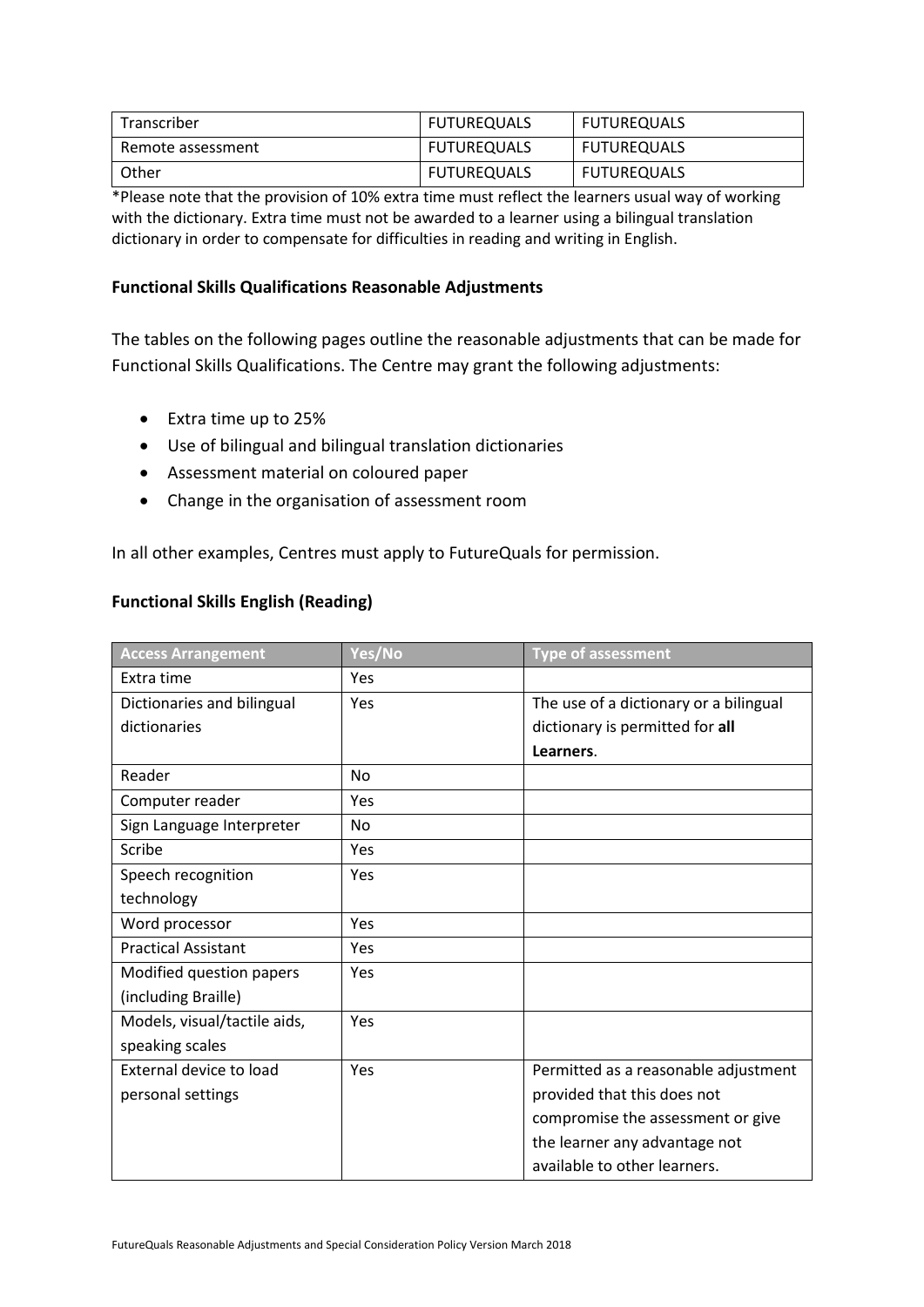## **Functional Skills English - (Speaking, Listening and Communication)**

Sign Language (i.e. BSL, SSE) is permissible in the Speaking, Listening and Communication component, provided this is made accessible to all participants in the discussion.

It is recognised that BSL is a language in its own right and not a form of English. BSL is, however, permitted as an alternative to English for the assessment of Speaking, Listening and Communication where BSL is the learner's normal way of communicating in the contexts described by the standards.

No other languages are permitted as alternatives to English. Similarly, access to augmentative speech equipment is permissible where it reflects the learner's normal way of working.

As a last resort, learners who are disabled under the terms of the Equality Act 2010 and have no accessible means of communication may request an exemption from the Speaking, Listening and Communication component.

| <b>Access Arrangement</b>        | Yes/No     | <b>Type of assessment</b>                            |
|----------------------------------|------------|------------------------------------------------------|
| Extra time                       | Yes        |                                                      |
| Dictionaries and bilingual       | <b>Yes</b> | The use of a dictionary or a bilingual dictionary is |
| dictionaries                     |            | permitted for all learners.                          |
| Reader                           | Yes        |                                                      |
| Computer reader                  | Yes        |                                                      |
| Sign Language Interpreter        | Yes        |                                                      |
| Scribe                           | No.        |                                                      |
| Speech recognition technology    | Yes        |                                                      |
| Word processor                   | Yes        |                                                      |
| <b>Practical Assistant</b>       | Yes        |                                                      |
| Modified question papers         | Yes        |                                                      |
| (including Braille)              |            |                                                      |
| Models, visual/tactile aids,     | <b>Yes</b> |                                                      |
| speaking scales                  |            |                                                      |
| External device to load personal | <b>Yes</b> | Permitted as a reasonable adjustment provided        |
| settings                         |            | that this does not compromise the assessment or      |
|                                  |            | give the learner any advantage not available to      |
|                                  |            | other learners.                                      |

## **Functional Skills English (Writing)**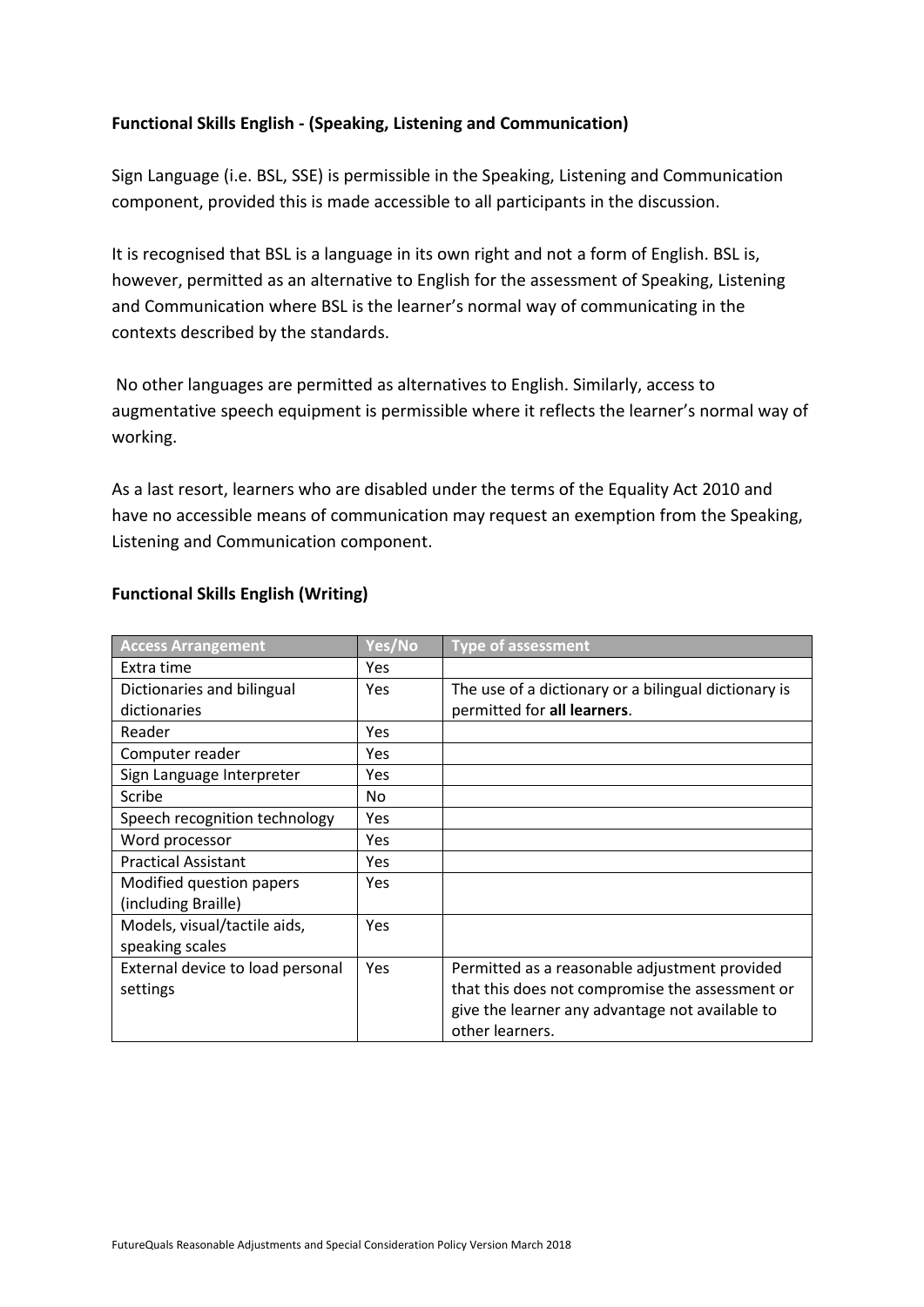In Functional Skills Mathematics and Functional Skills ICT qualifications learners can have access to all forms of equipment, software and practical assistance, such as a reader or a scribe that reflect their normal way of working within the centre.

However, such adjustments must not affect the reliability or validity of assessment outcomes or give the learner an assessment advantage over other learners undertaking the same or similar assessments.

## **Functional Skills Mathematics**

| <b>Access Arrangement</b>    | Yes/No | <b>Type of assessment</b>                            |
|------------------------------|--------|------------------------------------------------------|
| Extra time                   | Yes    |                                                      |
| Dictionaries and bilingual   | Yes    | The use of a dictionary or a bilingual dictionary is |
| dictionaries                 |        | permitted for all learners.                          |
| Reader                       | Yes    |                                                      |
| Computer reader              | Yes    |                                                      |
| Sign Language Interpreter    | Yes    |                                                      |
| Scribe                       | Yes    |                                                      |
| Word processor               | Yes    |                                                      |
| <b>Practical Assistant</b>   | Yes    |                                                      |
| Modified question papers     | Yes    |                                                      |
| (including Braille)          |        |                                                      |
| Models, visual/tactile aids, | Yes    |                                                      |
| speaking scales              |        |                                                      |

## **Functional Skills ICT**

| <b>Access Arrangement</b>                       | Yes/No     | <b>Type of assessment</b>                                                                                                                                                                                                                            |
|-------------------------------------------------|------------|------------------------------------------------------------------------------------------------------------------------------------------------------------------------------------------------------------------------------------------------------|
| Extra time                                      | <b>Yes</b> |                                                                                                                                                                                                                                                      |
| Dictionaries and bilingual                      | Yes        | The use of a dictionary or a bilingual dictionary is                                                                                                                                                                                                 |
| dictionaries                                    |            | permitted for all learners.                                                                                                                                                                                                                          |
| Reader                                          | Yes        |                                                                                                                                                                                                                                                      |
| Computer reader                                 | Yes        |                                                                                                                                                                                                                                                      |
| Sign Language Interpreter                       | Yes        |                                                                                                                                                                                                                                                      |
| Scribe                                          | Yes        |                                                                                                                                                                                                                                                      |
| Word processor                                  | <b>Yes</b> |                                                                                                                                                                                                                                                      |
| <b>Practical Assistant</b>                      | <b>Yes</b> | A practical assistant may switch on the computer<br>and insert a storage device at the learner's<br>instruction but must not perform any skill for<br>which marks will be credited.<br>A practical assistant may be used in written<br>examinations. |
| Modified question papers<br>(including Braille) | Yes        |                                                                                                                                                                                                                                                      |
| External device to load personal<br>settings    | Yes        | Permitted as a reasonable adjustment provided<br>that this does not compromise the assessment or<br>give the learner any advantage not available to<br>other learners.                                                                               |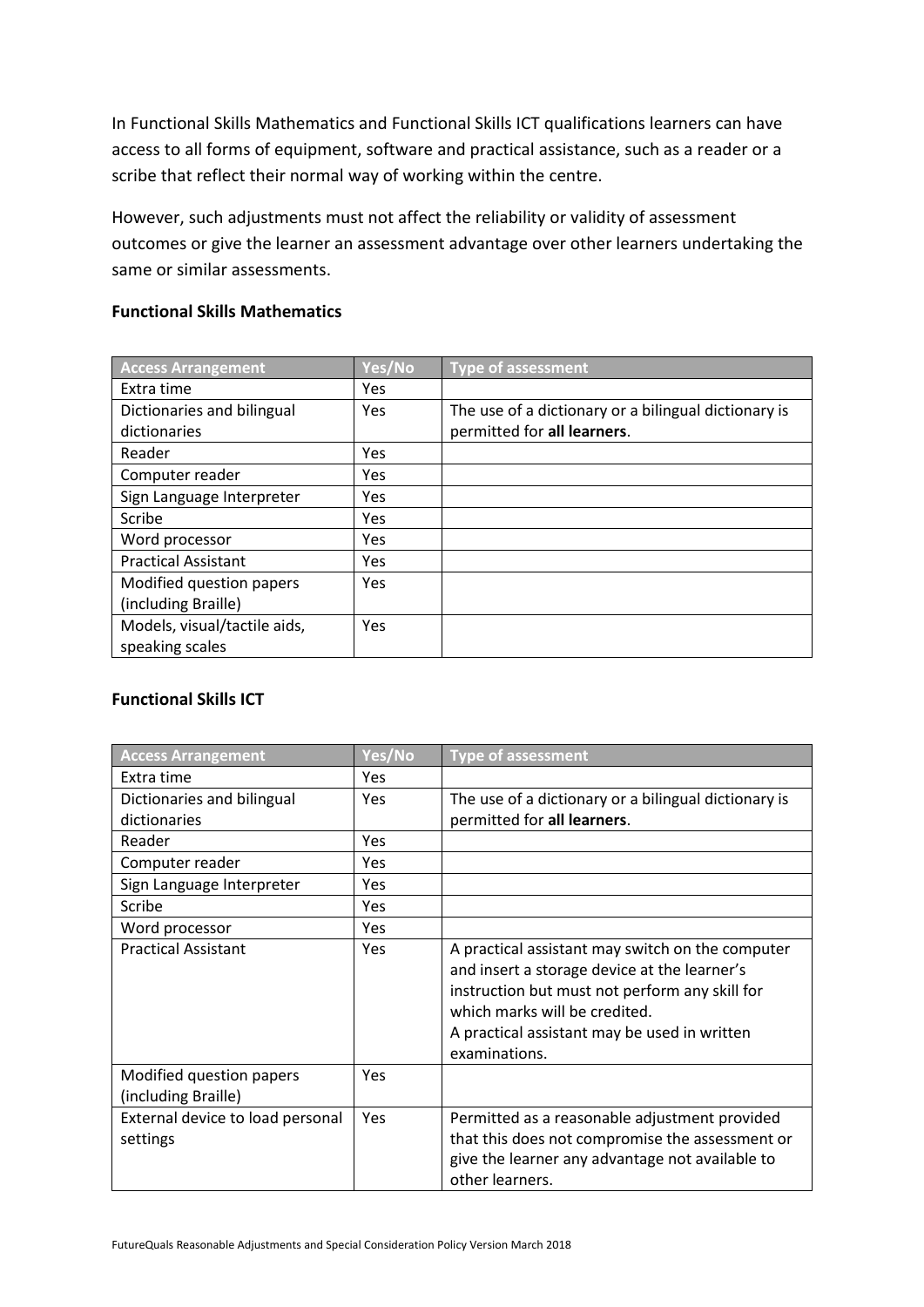## **Learners sitting Functional Skills qualifications alongside GCSE/GCE qualifications**

If a learner has been approved for an access arrangement via the Access arrangements online system for a GCSE or GCE qualification, FutureQuals will honour this approval for the Functional Skills qualifications.

However the access arrangement must also be permitted for the particular Functional Skills qualification as outlined above. Evidence of approval must be kept in Centre files and produced on request to FutureQuals.

Additional information about Functional Skills access arrangements can be found within the Functional Skills criteria issued by Ofqual, and in the current JCQ Access Arrangements and Reasonable Adjustments document.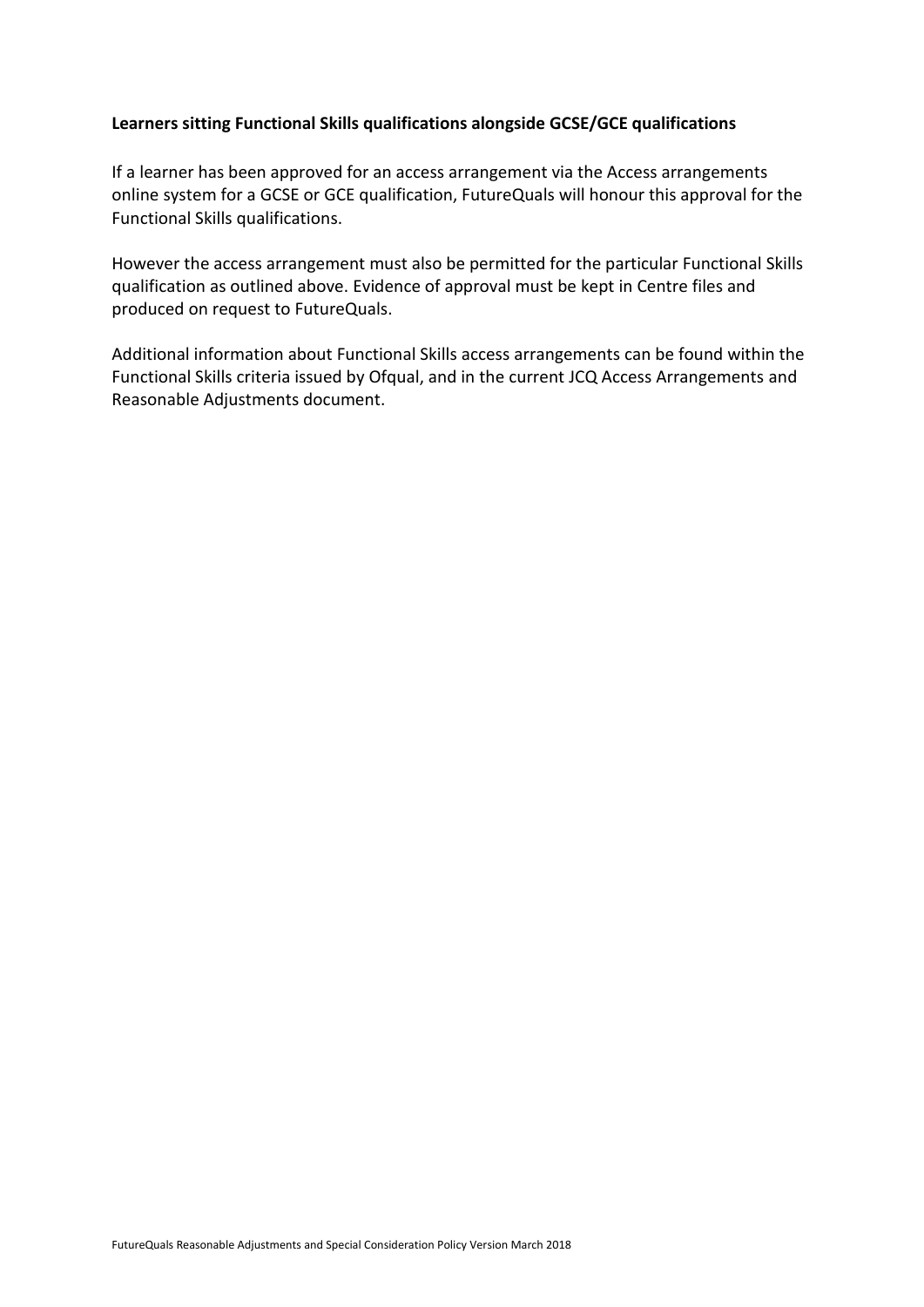## <span id="page-16-0"></span>**Appendix 2 – Application forms and guidance**

- 1. Form to apply for special consideration for a disadvantaged learner
- 2. Form to apply for a reasonable adjustment for a learner that FutureQuals has to agree
- 3. Form to record adjustments that may be made at the discretion of the centre
- 4. Guidance on types and application of Reasonable Adjustments
- 5. Guidance on examples of required evidence to support Special Consideration applications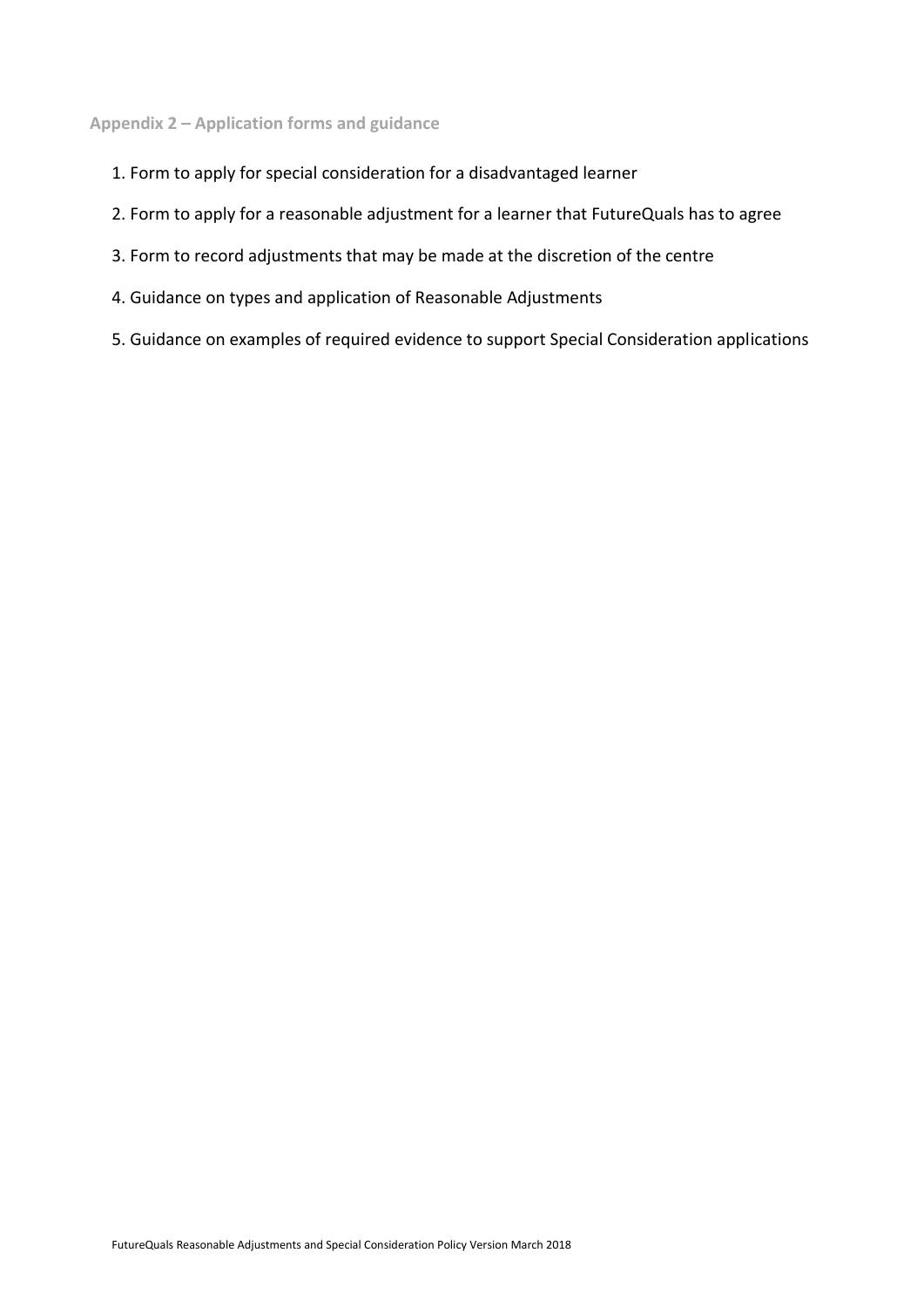

## **1. Form to apply for special consideration for a disadvantaged learner**

Please see FutureQuals' Reasonable Adjustments and Special Consideration Policy for guidance

| Please complete a separate form for each individual learner and send it either by post or         |
|---------------------------------------------------------------------------------------------------|
| electronically with the appropriate supporting evidence to FutureQuals not more than 5 days after |
| the assessment date.                                                                              |
|                                                                                                   |
| Centre number: __________________________________Centre name: __________________                  |
|                                                                                                   |
|                                                                                                   |
|                                                                                                   |
|                                                                                                   |
| Unit numbers to which the special consideration is to apply:                                      |
|                                                                                                   |
|                                                                                                   |
|                                                                                                   |
|                                                                                                   |
|                                                                                                   |
|                                                                                                   |
|                                                                                                   |
|                                                                                                   |
| <b>Reason for application:</b>                                                                    |
| Did the learner attend? Yes/No (Please delete as applicable)                                      |
|                                                                                                   |
| Summary of adverse circumstances affecting performance in the assessment:                         |
|                                                                                                   |
|                                                                                                   |
|                                                                                                   |
|                                                                                                   |
|                                                                                                   |
|                                                                                                   |
|                                                                                                   |
| Evidence in support of the application:                                                           |
| This may include                                                                                  |
| Medical or psychological evidence                                                                 |
| Statement from the assessor                                                                       |
| Please provide details of supporting evidence:                                                    |
|                                                                                                   |
|                                                                                                   |
|                                                                                                   |
|                                                                                                   |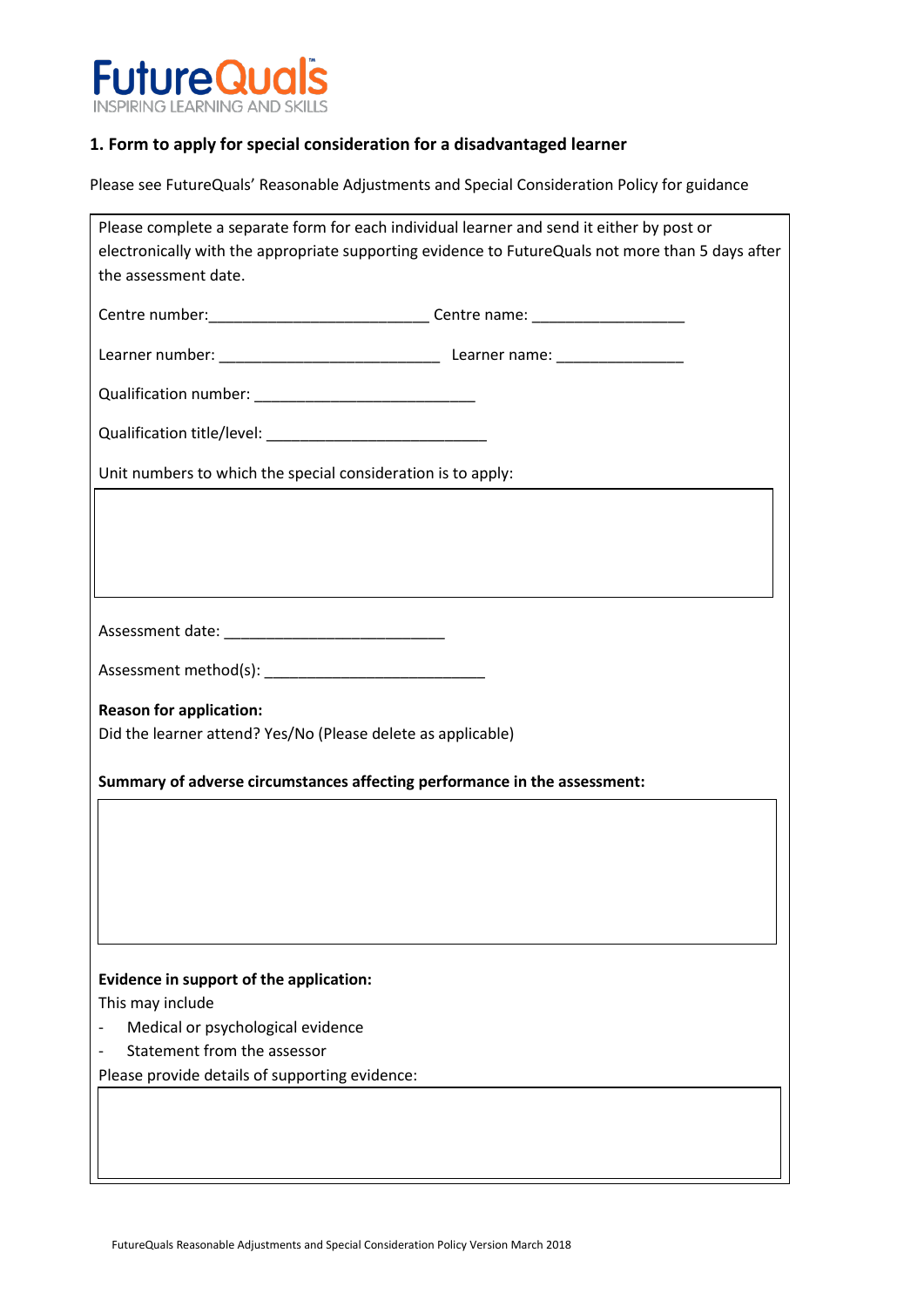## **Declaration**

I confirm that:

- The information provided is accurate;
- The centre will be able to provide the arrangements requested;
- The reasonable adjustments will be implemented in accordance with FutureQuals' guidance.

**Decision: Allow/not allow** (delete as applicable)

Reason for decision:

**Centres should note that a negative decision can be appealed** (please see FutureQuals' Appeals Policy)

| For office use only:                                                       |                       |  |
|----------------------------------------------------------------------------|-----------------------|--|
| Received by: _______________                                               | Date:                 |  |
|                                                                            |                       |  |
| Acknowledged by: __________________                                        | Date:                 |  |
|                                                                            |                       |  |
|                                                                            |                       |  |
| Passed to Head of Quality for decision by:                                 | Date: _______________ |  |
|                                                                            |                       |  |
| Decision returned to centre by:                                            | Date:                 |  |
| the control of the control of the control of the control of the control of |                       |  |
| Copy place on centre file by:                                              | Date:                 |  |
|                                                                            |                       |  |
|                                                                            |                       |  |
|                                                                            |                       |  |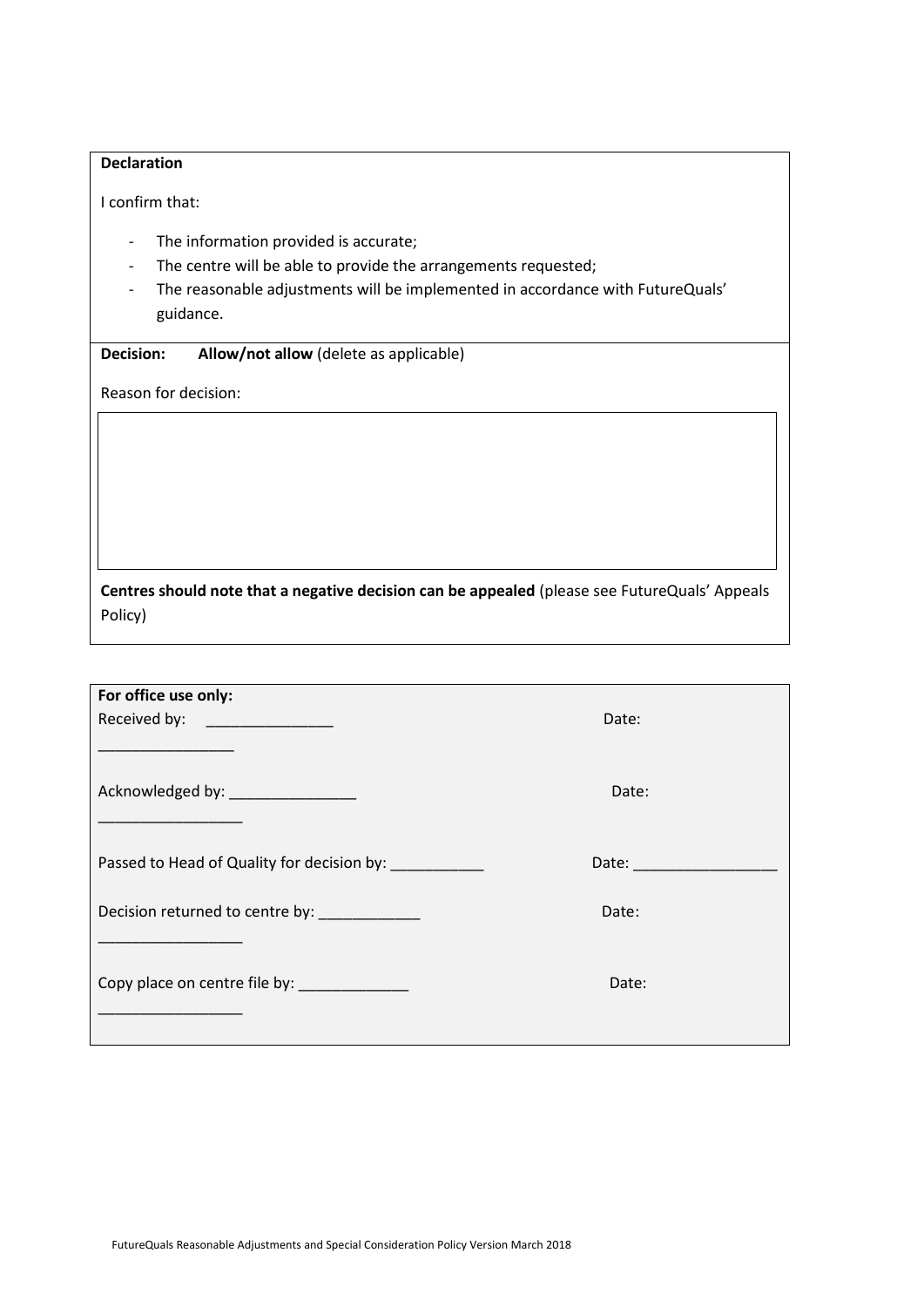

## **2. Form to apply for a reasonable adjustment for a learner that FutureQuals has to agree**

Please see FutureQuals' Reasonable Adjustments and Special Consideration Policy for guidance

|                                                                    | Please complete a separate form for each individual candidate and send it either by post or<br>electronically with the appropriate supporting evidence to FutureQuals at least 30 days before |
|--------------------------------------------------------------------|-----------------------------------------------------------------------------------------------------------------------------------------------------------------------------------------------|
| the assessment date.                                               |                                                                                                                                                                                               |
|                                                                    | Centre number: __________________________________Centre name: __________________                                                                                                              |
|                                                                    |                                                                                                                                                                                               |
|                                                                    |                                                                                                                                                                                               |
|                                                                    |                                                                                                                                                                                               |
| If no, unit numbers to which the reasonable adjustment is to apply | Does the reasonable adjustment apply to all units? Yes/No (please delete as applicable)                                                                                                       |
|                                                                    |                                                                                                                                                                                               |
|                                                                    |                                                                                                                                                                                               |
| <b>Reason for application:</b>                                     |                                                                                                                                                                                               |
|                                                                    |                                                                                                                                                                                               |
|                                                                    |                                                                                                                                                                                               |
|                                                                    |                                                                                                                                                                                               |
|                                                                    |                                                                                                                                                                                               |
| Reasonable adjustment required (please be specific)                |                                                                                                                                                                                               |
|                                                                    |                                                                                                                                                                                               |
|                                                                    |                                                                                                                                                                                               |
|                                                                    |                                                                                                                                                                                               |
|                                                                    |                                                                                                                                                                                               |
|                                                                    |                                                                                                                                                                                               |
|                                                                    |                                                                                                                                                                                               |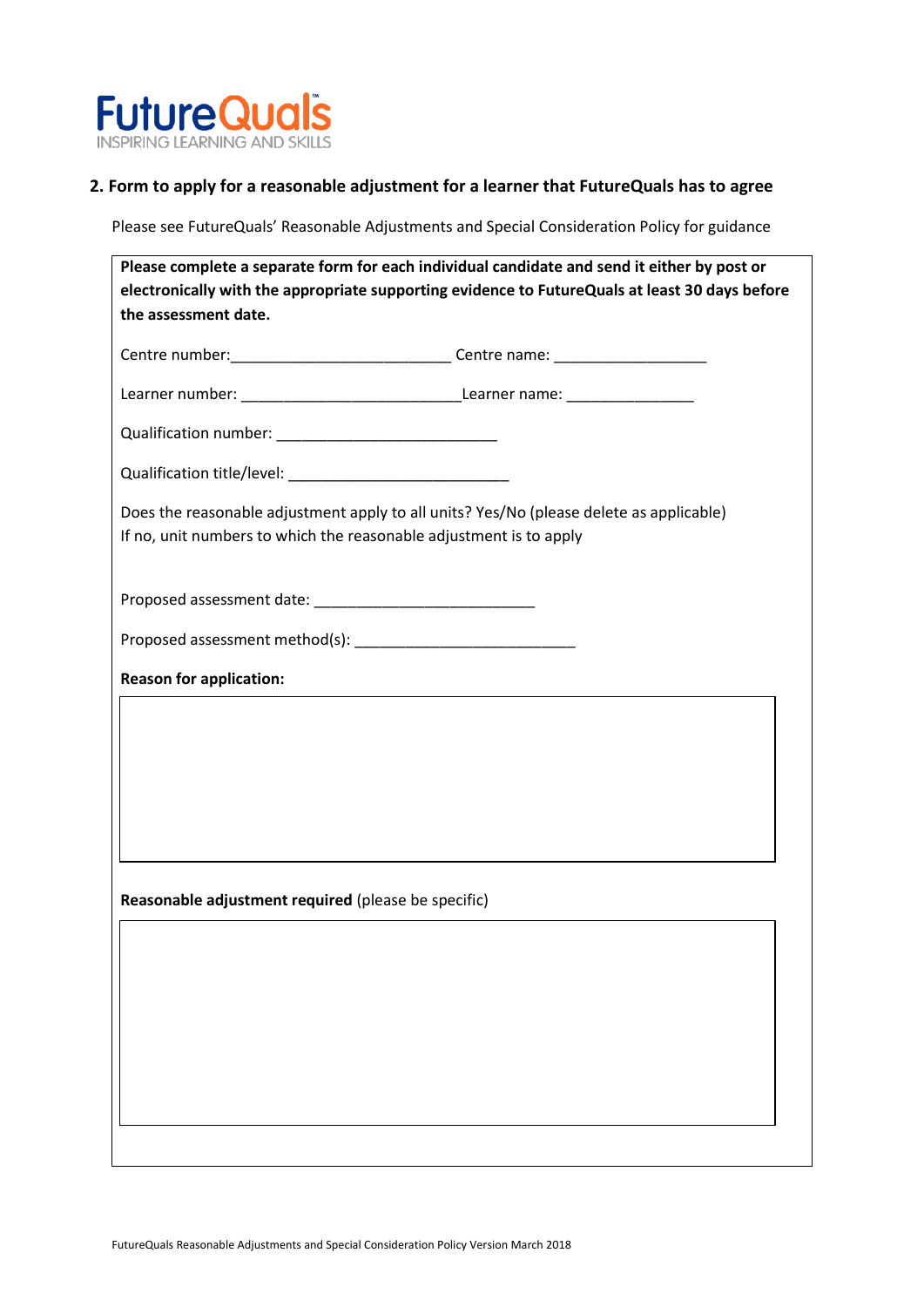#### **Evidence in support of the application:**

This may include

- The centre's assessment of the candidate's needs;
- History of provision within the centre;
- Medical certificate;
- Psychological or other professional assessment report.
- -

Please provide details of supporting evidence:

Please provide details of access facilitator required (if applicable):

| <b>Declaration</b>                                                                                                                                                                                                                                                 |       |
|--------------------------------------------------------------------------------------------------------------------------------------------------------------------------------------------------------------------------------------------------------------------|-------|
| I confirm that:                                                                                                                                                                                                                                                    |       |
| The information provided is accurate;<br>$\overline{a}$<br>The centre will be able to provide the arrangements requested;<br>$\qquad \qquad -$<br>The reasonable adjustments will be implemented in accordance with FutureQuals'<br>$\qquad \qquad -$<br>guidance. |       |
|                                                                                                                                                                                                                                                                    |       |
|                                                                                                                                                                                                                                                                    |       |
| Position in centre: expansion of the set of the set of the set of the set of the set of the set of the set of the set of the set of the set of the set of the set of the set of the set of the set of the set of the set of th                                     | Date: |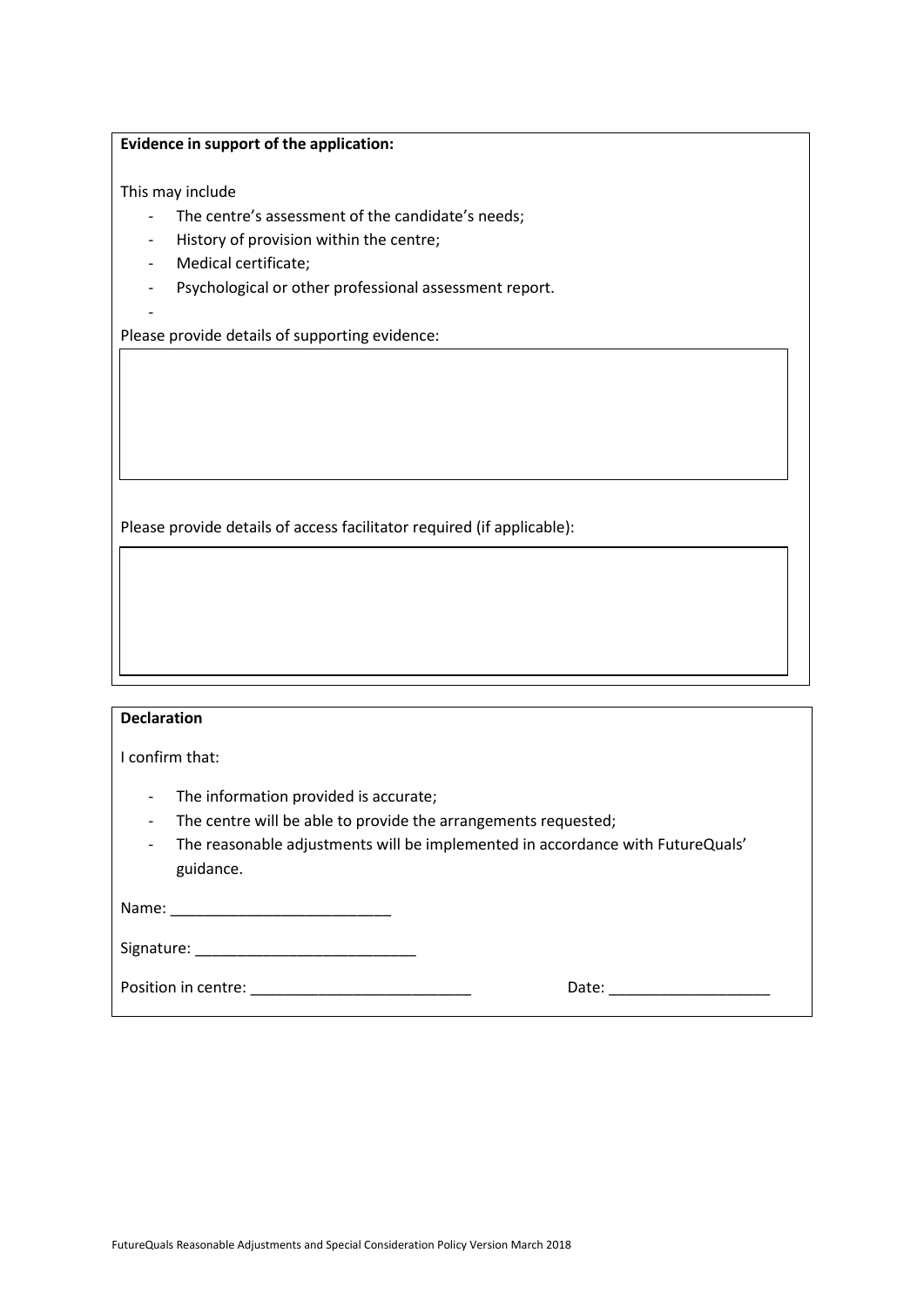| Decision: |  | Allow/not allow (delete as applicable) |
|-----------|--|----------------------------------------|
|-----------|--|----------------------------------------|

Reason for decision:

**Centres should note that a negative decision can be appealed** (please see FutureQuals' Appeals Policy)

| For office use only:                                                                                                                                                                                                                                 |       |
|------------------------------------------------------------------------------------------------------------------------------------------------------------------------------------------------------------------------------------------------------|-------|
| Received by:<br><u> 1989 - Johann Harry Harry Harry Harry Harry Harry Harry Harry Harry Harry Harry Harry Harry Harry Harry Harry Harry Harry Harry Harry Harry Harry Harry Harry Harry Harry Harry Harry Harry Harry Harry Harry Harry Harry Ha</u> | Date: |
| Acknowledged by: _________________________                                                                                                                                                                                                           | Date: |
|                                                                                                                                                                                                                                                      | Date: |
| Decision returned to centre by: _________________                                                                                                                                                                                                    | Date: |
| Copy place on centre file by: _______________                                                                                                                                                                                                        | Date: |
|                                                                                                                                                                                                                                                      |       |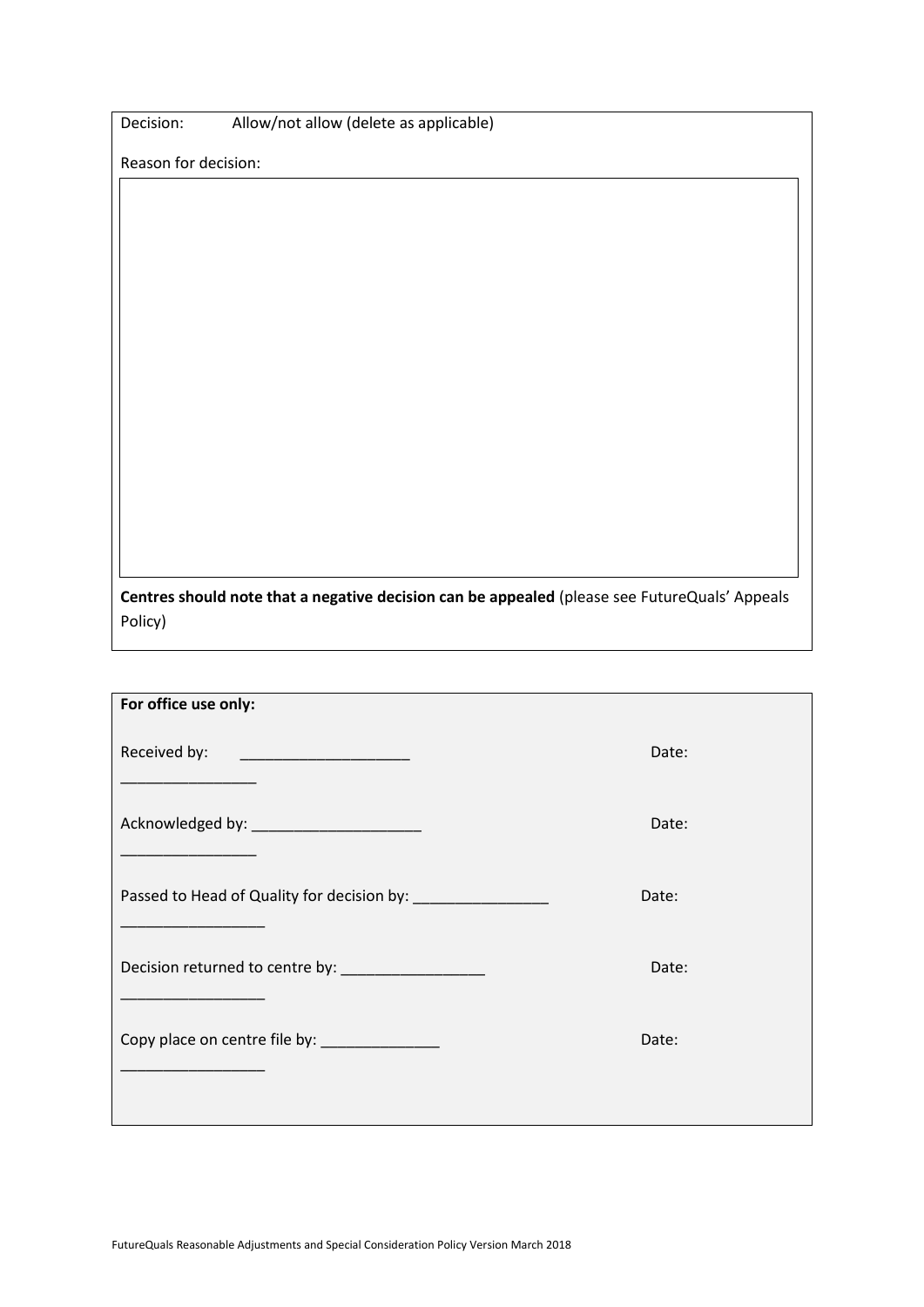

## **3 - Centre Awarded Reasonable Adjustments Form**

A centre must complete this form when it wishes to make a reasonable adjustment to an internally set and assessed assessment or examination, which the FutureQuals Reasonable Adjustments and Special Consideration policy states **can be made at the discretion of the centre.** 

FutureQuals requires centres to bring and reasonable adjustments that have been made at their discretion and the completed form to the attention of the FutureQuals External Quality Assurer (EQA) at a quality assurance visit together with all of the following:

- The modified assessment details/task
- The evidence of need
- The assessment evidence that has been generated by the learner
- The internal quality assurance records of the assessment decision

• Documentation that shows that the evidence has been included in any internal standardisation events.

The EQA will include the learners work as part of their sampling activity; confirm that the adjustments to assessments have been made in accordance with the guidelines published in the FutureQuals Reasonable Adjustments and Special Consideration Policy.

#### **Monitoring of use of Reasonable Adjustments**

FutureQuals will monitor all requests for reasonable adjustments made by its centres.

We recognise that where requests for a reasonable adjustment occur repeatedly and overtime, it may indicate that a qualifications needs to be reviewed in order to ensure the inclusiveness of its design. Therefore monitoring of all requests will be undertaken and considered through a review and evaluation process.

**Please retain a copy of the Form for at least 3 years from the end of the year to which it relates.**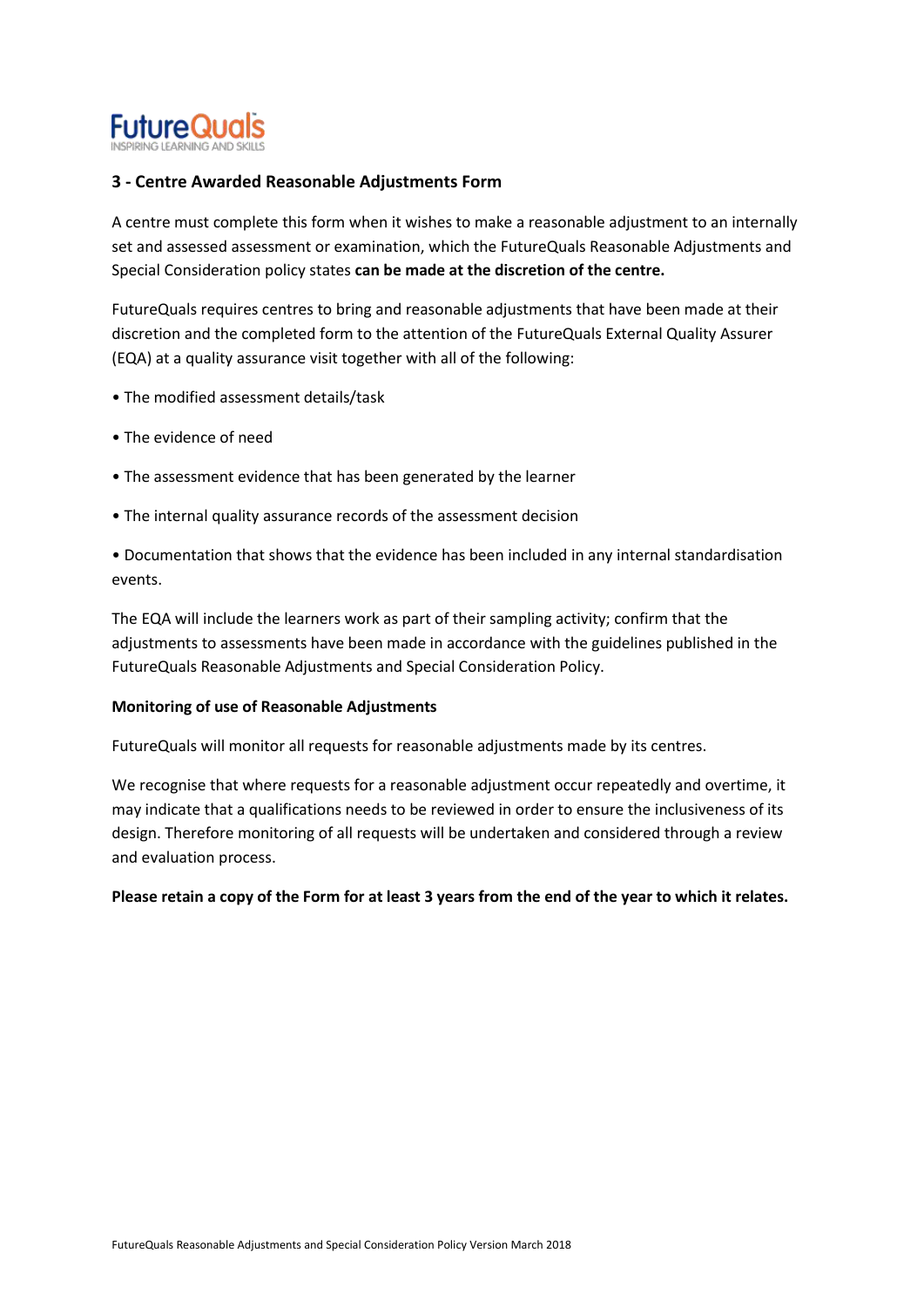| Please complete a separate form for each individual candidate and store it in the learner file                                                                |  |
|---------------------------------------------------------------------------------------------------------------------------------------------------------------|--|
| with the appropriate supporting evidence.                                                                                                                     |  |
| Centre number: __________________________________Centre name: __________________                                                                              |  |
|                                                                                                                                                               |  |
|                                                                                                                                                               |  |
|                                                                                                                                                               |  |
| Does the reasonable adjustment apply to all units? Yes/No (please delete as applicable)<br>If no, unit numbers to which the reasonable adjustment is to apply |  |
|                                                                                                                                                               |  |
|                                                                                                                                                               |  |
| <b>Reason for application:</b>                                                                                                                                |  |
|                                                                                                                                                               |  |
|                                                                                                                                                               |  |
|                                                                                                                                                               |  |
|                                                                                                                                                               |  |
| Reasonable adjustment required (please be specific)                                                                                                           |  |
|                                                                                                                                                               |  |
|                                                                                                                                                               |  |
|                                                                                                                                                               |  |
|                                                                                                                                                               |  |
|                                                                                                                                                               |  |
|                                                                                                                                                               |  |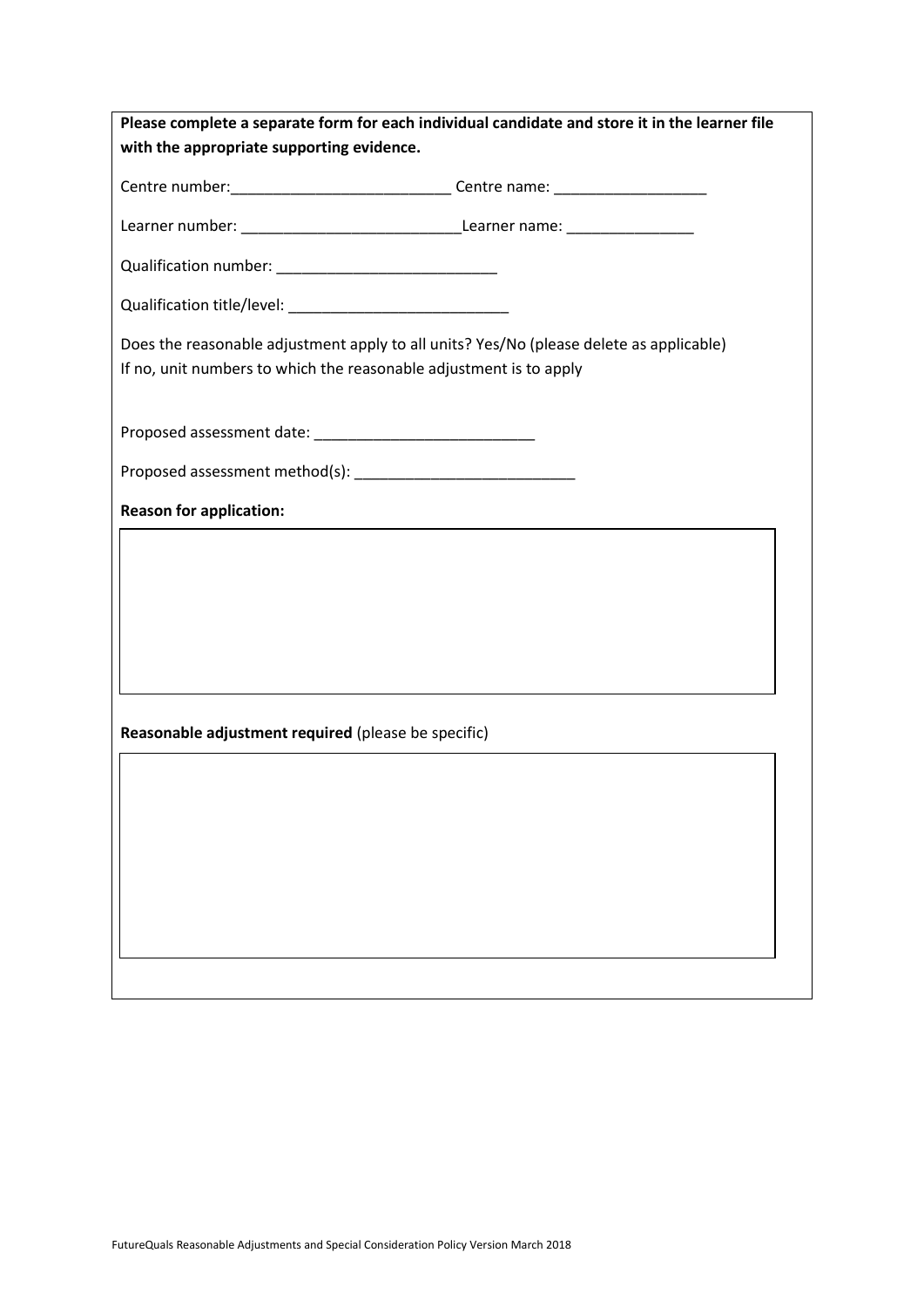#### **Evidence in support of the application:**

This may include

- The centre's assessment of the candidate's needs;
- History of provision within the centre;
- Medical certificate;
- Psychological or other professional assessment report.
- -

Please provide details of supporting evidence:

#### **Declaration**

I confirm that:

- The information provided is accurate;
- The centre will be able to provide the arrangements requested;
- The reasonable adjustments will be implemented in accordance with FutureQuals' guidance.

Name: \_\_\_\_\_\_\_\_\_\_\_\_\_\_\_\_\_\_\_\_\_\_\_\_\_\_

Signature: \_\_\_\_\_\_\_\_\_\_\_\_\_\_\_\_\_\_\_\_\_\_\_\_\_\_

Position in centre: \_\_\_\_\_\_\_\_\_\_\_\_\_\_\_\_\_\_\_\_\_\_\_\_\_\_ Date: \_\_\_\_\_\_\_\_\_\_\_\_\_\_\_\_\_\_\_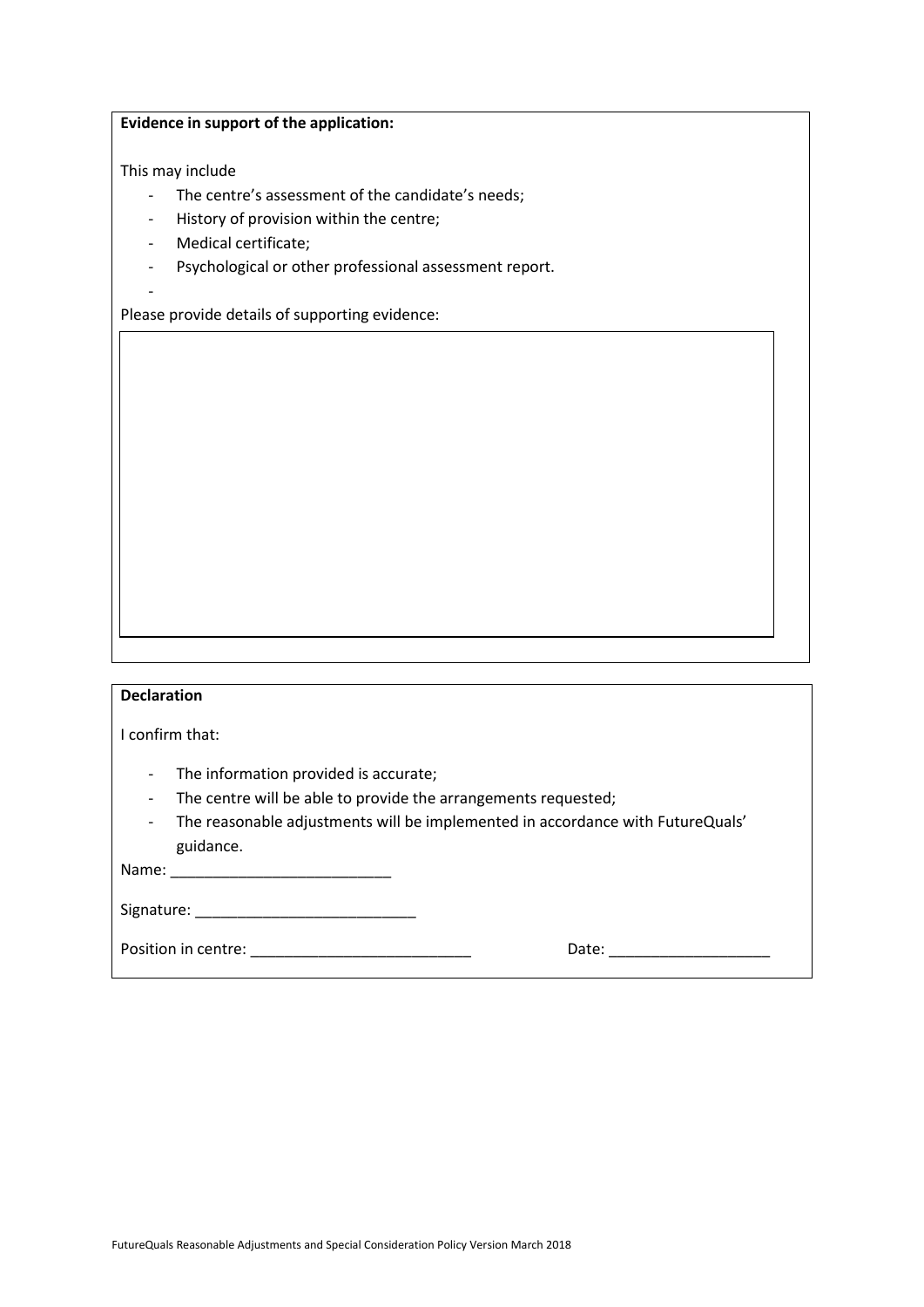## **4. Guidance on the Types and application of Reasonable Adjustments**

When considering whether an adjustment to an assessment is appropriate, FutureQuals and centres need to consider that learners should be able to achieve the assessment requirements. The learner must be able to work at the level required for an assessment and therefore an adjustment should not compensate for a learners lack of knowledge or skills.

Competence standards must not be altered and the adjustment must not invalidate the assessment requirements. It must not provide the learner with an unfair advantage or disadvantage the learner. Any adjustment to assessment must be based on the individual need of the learner.

FutureQuals will take all reasonable steps to ensure that learners with a disability or difficulty are not placed at a substantial disadvantage in terms of access to assessment but will not permit an adjustment to any part of an assessment that is defined as a competence standard. Although standards may not be altered, it may be possible to change the delivery or process of an assessment to provide a learner with an equal opportunity to demonstrate the required knowledge and skills.

The achievement of a qualification must give an indication to potential employers of what the learner can do. Therefore, adjustments should only be awarded after the assessment of the needs of each learner, consideration of the learners normal way or working in the centre and the assessment requirements of the qualification.

If learners require arrangements for reasonable adjustments, they should provide a centre with evidence of their learning needs or medical condition. A centre must ensure that suitably qualified personnel check that the evidence is current and relevant to the learner. Examples of evidence could be but are not limited to:

- a Statement of Special Educational Needs relating to secondary education, or an Education, Health and Care Plan, which confirms the Learner's disability
- a letter from a hospital consultant/Occupational Health Service etc.
- an assessment carried out no earlier than the start of Year 9 by a specialist assessor confirming a learning difficulty relating to secondary/further education, including standardised test scores.

In the absence of formal evidence, FutureQuals will consider a history of need within the Centre. This should include information about the support received by the learner during the learning programme and during formative assessments. Evidence of the way in which the learner's needs are being met during the learning programme should be documented for audit purposes.

#### **Extra Time**

This may be applied to examination-based assessment but should not be allowed where its use will invalidate the assessment criteria. Extra time should not give the learner an unfair advantage over others.

If it is required, additional time up to a maximum of 25% of assessment time may be permitted for learners with particular requirements and with appropriate evidence of need.

The additional time should only be granted to learners who have a disability or are at a significant disadvantage to other learners. The additional time should create a level playing field for learners and must not advantage one learner over another.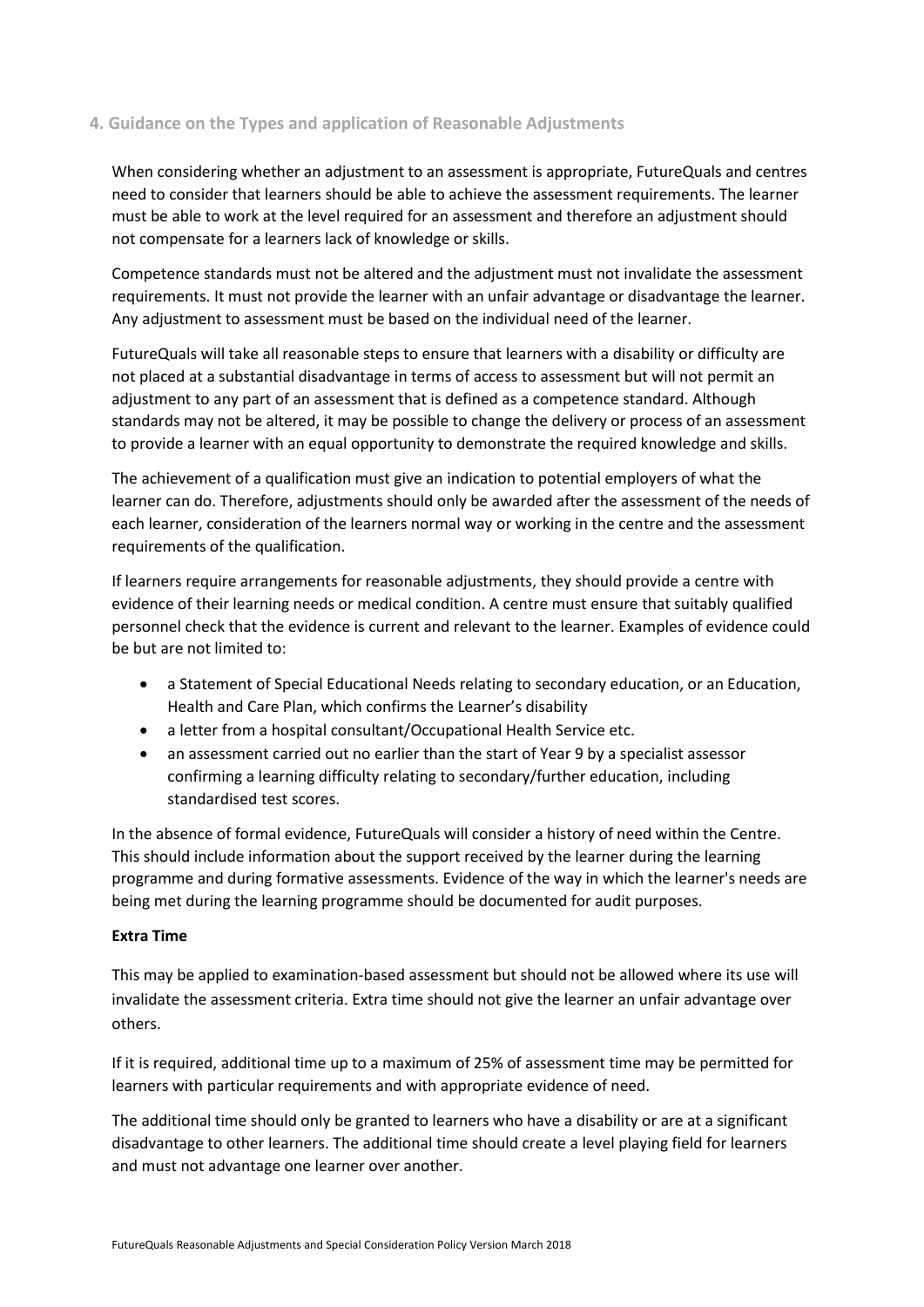In order to award up to 25% extra time the centre must assess the needs of the learners based on their requirements. Suggested evidence requirements can be found below, however this list is not exhaustive:

- a Statement of Special Educational Needs relating to secondary education, or an Education, Health and Care Plan, which confirms the learner's disability
- a letter from a hospital consultant/Occupational Health Service etc.
- an assessment carried out no earlier than the start of Year 9 by a specialist assessor confirming a learning difficulty relating to secondary/further education.

So as not to give an unfair advantage, the specialist assessor's report must also confirm that the learner has at least one below average standardised score of 84 or less which relates to an assessment of:

- speed of reading or
- speed of reading comprehension or
- speed of writing or
- cognitive processing measures which have a substantial and long-term adverse effect on speed of working.

As a member of the Federation of Awarding Bodies, FutureQuals has access to the FAB guide "The Application of Reasonable Adjustments and Special Considerations in Vocational Qualifications" which uses the JCQ regulations for Access Arrangements and Reasonable Adjustments as a best practice guideline. This document includes information about relevant tests or formal acceptable evidence to support your decision.

25% extra time for the use of a bilingual dictionary

The use of a bilingual dictionary must reflect the learner's normal way of working. It is only to be used in assessments by learners whose first language is not English, Irish or Welsh.

Extra time must not be awarded to a learner using a bilingual translation dictionary in order to compensate for difficulties in reading and writing in English.

The translation of assessment materials or the learner's answers into or from the learner's first language is not allowed.

## **Supervised rest breaks**

Supervised rest breaks must always be considered before making an application for extra time. Centres may provide a supervised rest break to a learner where it is their normal way of working within the centre.

The timing of the assessment should be paused and re-started when the learner is ready to continue, this must be recorded on the Invigilator record. During the rest break, the learner must not have access to the question paper or answer booklet. The supervised rest break is not included in any extra time allowance.

#### **Changes in organisation of the assessment room**

Minor changes to the organisation of the assessment room may benefit some learners with autistic spectrum disorder, visual or hearing impairment or with physical difficulties. For example: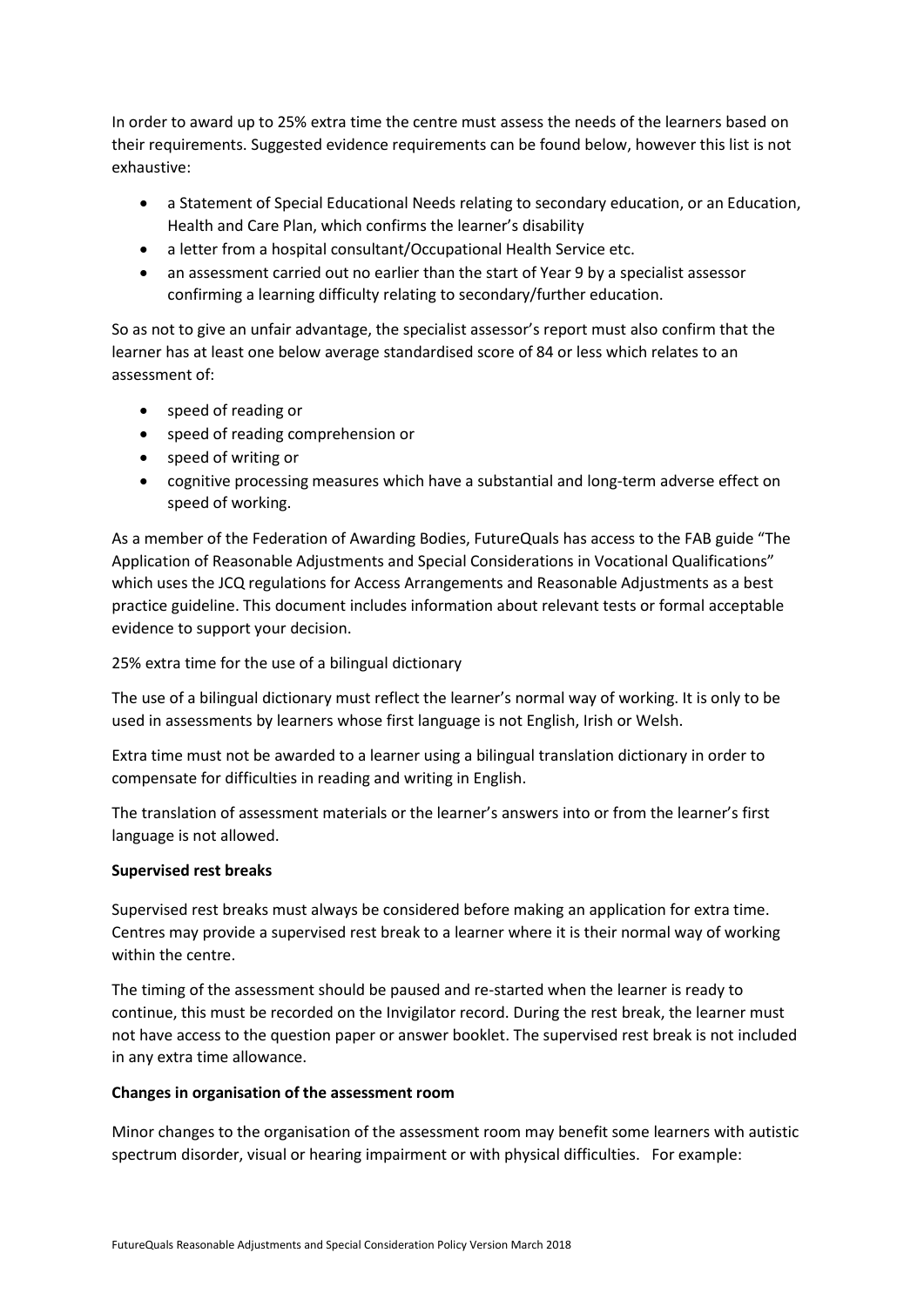- visually impaired learners may benefit from sitting near a window so that they have good lighting
- hearing impaired learners may benefit from being seated near the front of the room or removing visual/noise stimuli, such as a ticking clock, from the room.

The centre should consider the needs of each individual learner and, where possible, arrange the assessment room to suit the learner.

#### **Separate accommodation within the centre**

Centres should ensure that, where learners are accommodated separately for assessments taken under examination conditions, usual examination conditions apply and separate invigilation is arranged.

This type of adjustment would be suitable for learners who need to read aloud during examinations provided this reflects the normal way of working within the centre.

## **Taking the assessment at an alternative venue**

For assessments taken under examination conditions, standard examination conditions should be in place at the alternative venue and the standard procedures for security of assessment material and despatch of the learner's work should be followed.

## **Use of bilingual dictionaries and bilingual translation dictionaries**

The use of a bilingual dictionary should not give the learner an unfair advantage over other learners or invalidate the assessment criteria. These should not be permitted if proficiency in English, Welsh or Irish (as appropriate) is required for the role supported by the qualification.

#### **Assessment material in enlarged format**

Where appropriate, the centre should meet FutureQuals deadlines for requesting enlarged assessment material.

In cases where the centre is permitted by the FutureQuals to enlarge assessment material, the centre should take responsibility for the security of the material and for ensuring that the entire document is enlarged.

#### **Assessment material in Braille**

We recognise that in order to access the paper a learner is likely to require additional time. Please consider the following:

 where a learner is proficient in reading a Braille paper it would normally be appropriate to award no more than 50% extra time.

Where appropriate, the centre should meet FutureQuals deadlines for requesting braille assessment material. In cases where FutureQuals permit the centre to use braille assessment material, the centre should take responsibility for the security of the material.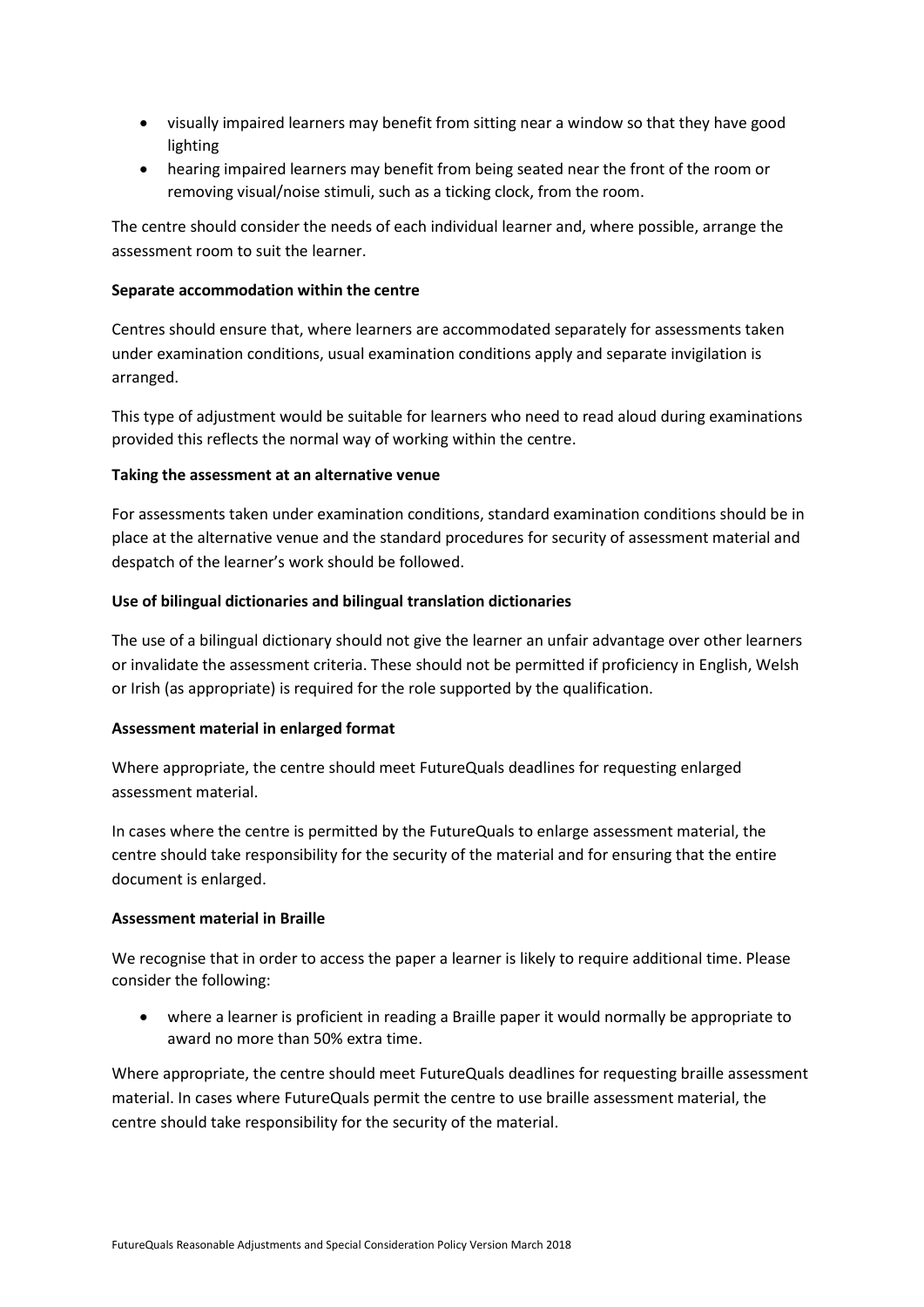#### **Language modified assessment material**

Language and Stimulus Materials are only appropriate if they – (a) enable Learners to demonstrate their level of attainment, (b) require knowledge, skills and understanding which are required for the qualification, (c) are clear and unambiguous (unless ambiguity forms part of the assessment), and (d) are not likely to cause unnecessary offence to Learners.

#### **Assessment material in BSL**

The centre should meet FutureQuals deadlines for requesting assessment material in BSL. In cases where the centre is permitted to translate the assessment material into BSL, it should take responsibility for the security of the material and for the accuracy of the translation.

#### **Assessment material on coloured paper**

Learners are allowed to use coloured paper where it is their normal way of working within the centre.

Where the centre is permitted to modify the assessment material, it is responsible for the security of the assessment material and for the accuracy of the modification.

## **Assessment material on coloured overlays, low vision aids, tinted spectacles, CCTV and OCR scanners**

Where learners are permitted to use the above it must be their normal way of working within the centre and therefore must be familiar with how the aid works.

#### **Assessment material in audio format**

Where the centre is permitted to produce an audio version of the assessment material, they should take responsibility for the security of the material and for ensuring that the entire document is copied. The centre should ensure that sufficient playback equipment is provided in full working order.

#### **Use of a Word Processor (ICT) to present responses**

There must be evidence that the use of ICT is the learner's normal way of working within the centre and is appropriate to the learner's needs. The centre should ensure that:

- the computer is used solely by the learner and not by someone acting on the learner's behalf unless the learner has permission to use a scribe
- the computer is working correctly at the time of an assessment. It is the centre's responsibility to arrange the ICT provision for the learner
- the learner has access only to those facilities (for example spell/grammar checker, voice activated software, speech reading software) which have been agreed in advance with FutureQuals
- the learner is not able to gain access to existing files or documents. Where a system operates from flash drive, CD or other disk, the learner must be supplied with a flash drive or disk containing only the software required for the assessment
- the computer should be free-standing and not be connected to the Internet, unless this is required in the assessment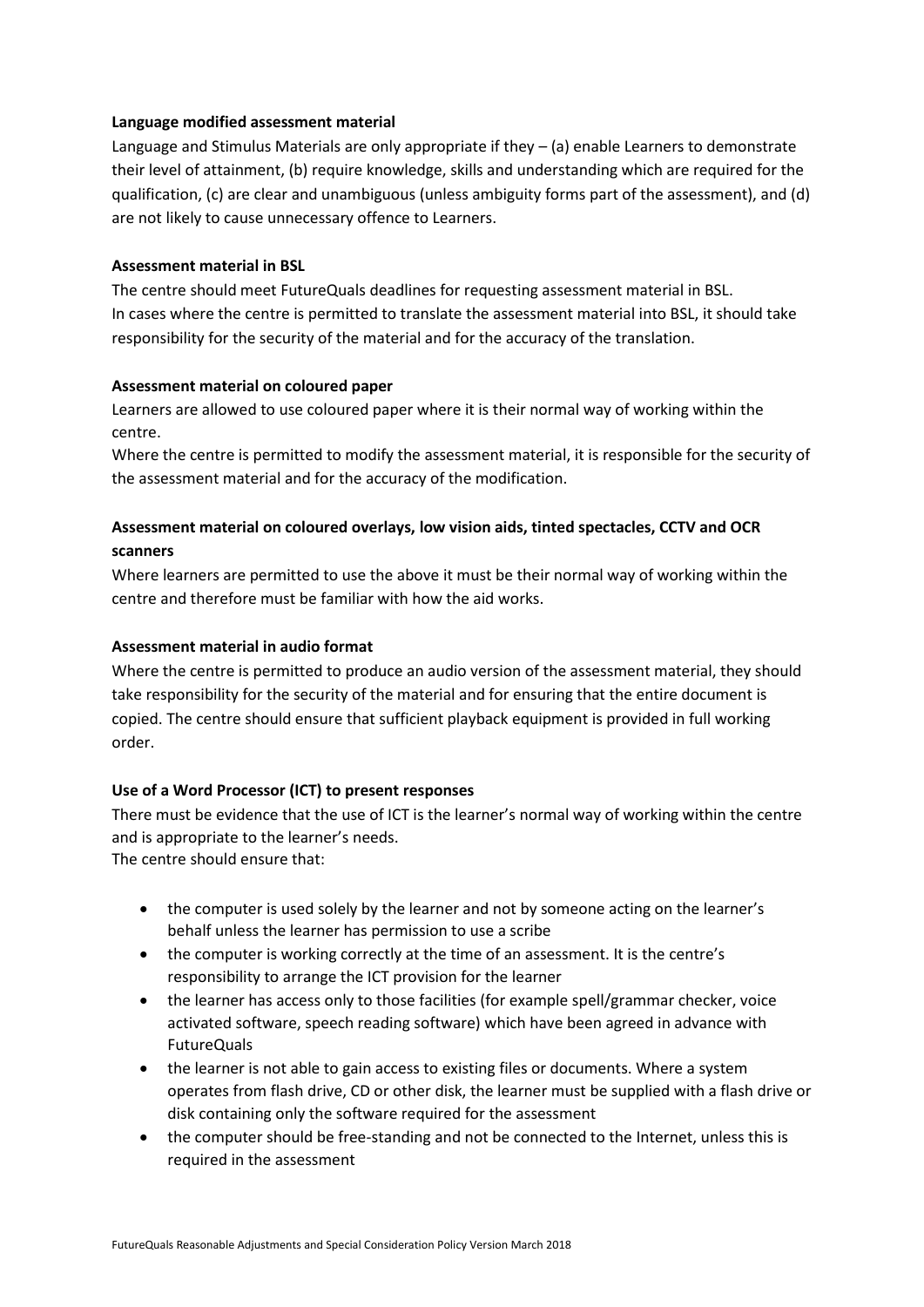- the learner is accommodated separately if the use of a computer is likely to distract other learners. In this case separate invigilation should be arranged
- the learner is present when his/her work is printed. It is normal practice for a printed version of the learner's work to be submitted and authenticated for assessment, and not the disk
- where a question/answer booklet is provided, the learner might need to answer some questions in the booklet and type other answers. Answers should be clearly labelled and the printout must be attached to the question paper/answer booklet
- the learner should be proficient in the use of the computer and its software
- the learner's work is saved frequently and, if possible, using an auto-save facility

## **Responses using electronic recording devices**

Recording the learner's responses electronically should not be allowed where it will invalidate the assessment requirements.

The centre should ensure that the appropriate recording equipment is provided in full working order.

The learner using recording equipment should be accommodated separately, with separate invigilation, where its use will not disturb other learners.

## **Responses in BSL**

Signing of the learner's responses on video should not be allowed where it will invalidate the assessment requirements.

## **Reader**

A reader will not be allowed if a learner's literacy difficulties are primarily caused by English, BSL, Irish, ISL or Welsh not being his/her first language.

An assessment of learners needs based on one of the following documents:

- a Statement of Special Educational Needs relating to secondary education, or an Education, Health and Care Plan, which confirms the learner's disability
- a letter from a hospital consultant/Occupational Health Service etc.
- an assessment carried out no earlier than the start of Year 9 by a specialist assessor confirming a learning difficulty relating to secondary/further education.

To ensure an unfair advantage is not given, the specialist assessor's report must also confirm that the learner has at least one below average standardised score of 84 or less which relates to an assessment of:

- speed of reading or
- speed of reading comprehension or
- reading accuracy.

The centre should check that the use of a reader is the most appropriate arrangement to enable the learner to undertake the assessment. The centre should select a reader and fully brief him/her on their responsibilities.

A separate invigilator should be present when a reader is used.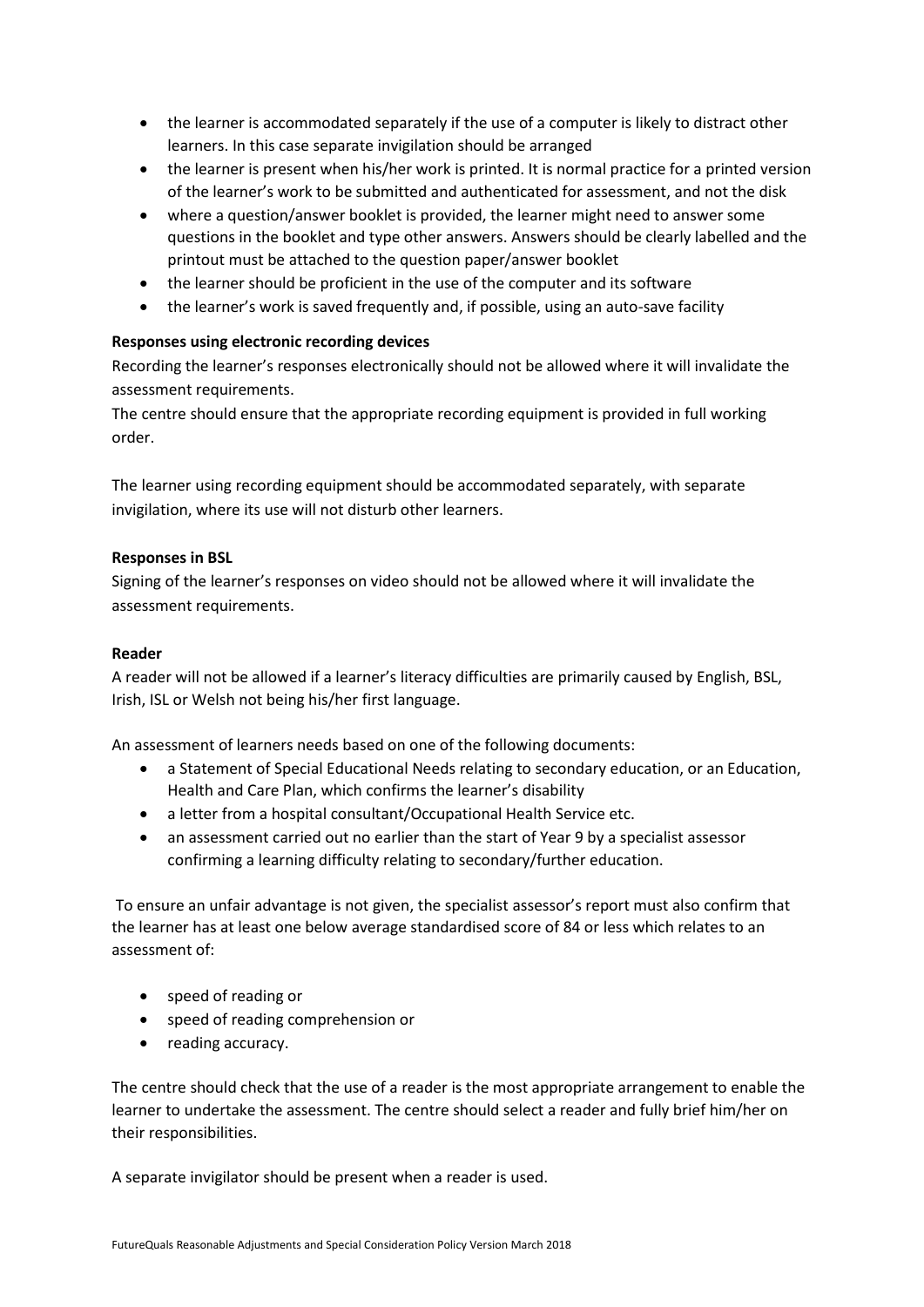A reader should not be allowed where such use would invalidate the assessment requirements.

#### **Scribe**

A scribe will not be allowed if a learner's literacy difficulties are primarily caused by English, Irish or Welsh not being his/her first language.

In order to award a scribe the needs of the learners must be assessed based on one of the following documents:

- a Statement of Special Educational Needs relating to secondary education, or an Education, Health and Care Plan, which confirms the learner's disability
- a letter from a hospital consultant/Occupational Health Service etc.
- an assessment carried out no earlier than the start of Year 9 by a specialist assessor confirming a learning difficulty relating to secondary/further education.

To ensure an unfair advantage is not given, the specialist assessor's report must also confirm that the learner has a below average standardised score of 84 or less which relates to an assessment of:

spelling accuracy, which renders the writing incomprehensible.

Learners must respond in English, Irish or Welsh as appropriate, to meet the assessment of written communication in English, Irish or Welsh.

The centre should check that the use of scribe is the most appropriate arrangement to enable the learner to undertake the assessment.

The centre should select a scribe and fully brief him/her on their responsibilities. A separate invigilator should be present when a scribe is used.

#### **BSL interpreter**

The centre should check that the use of BSL interpreter is the most appropriate arrangement to enable the learner to undertake the assessment and that it is the learner's usual way of working. The centre should select a BSL interpreter and fully brief him/her on their responsibilities. A separate invigilator should be present when a BSL interpreter is used.

A BSL interpreter should not be allowed where such use would invalidate the assessment requirements.

#### **Prompter**

Where a need is established, a prompter may assist the learner in keeping focused on the assessment by appropriate interventions. A prompter is not a reader or scribe.

The centre should check that the use of a prompter is the most appropriate arrangement to enable the learner to undertake the assessment.

The centre should select a prompter and fully brief him/her on their responsibilities.

A separate invigilator should be present when a prompter is used. A prompter should not be allowed where such use would invalidate the assessment requirements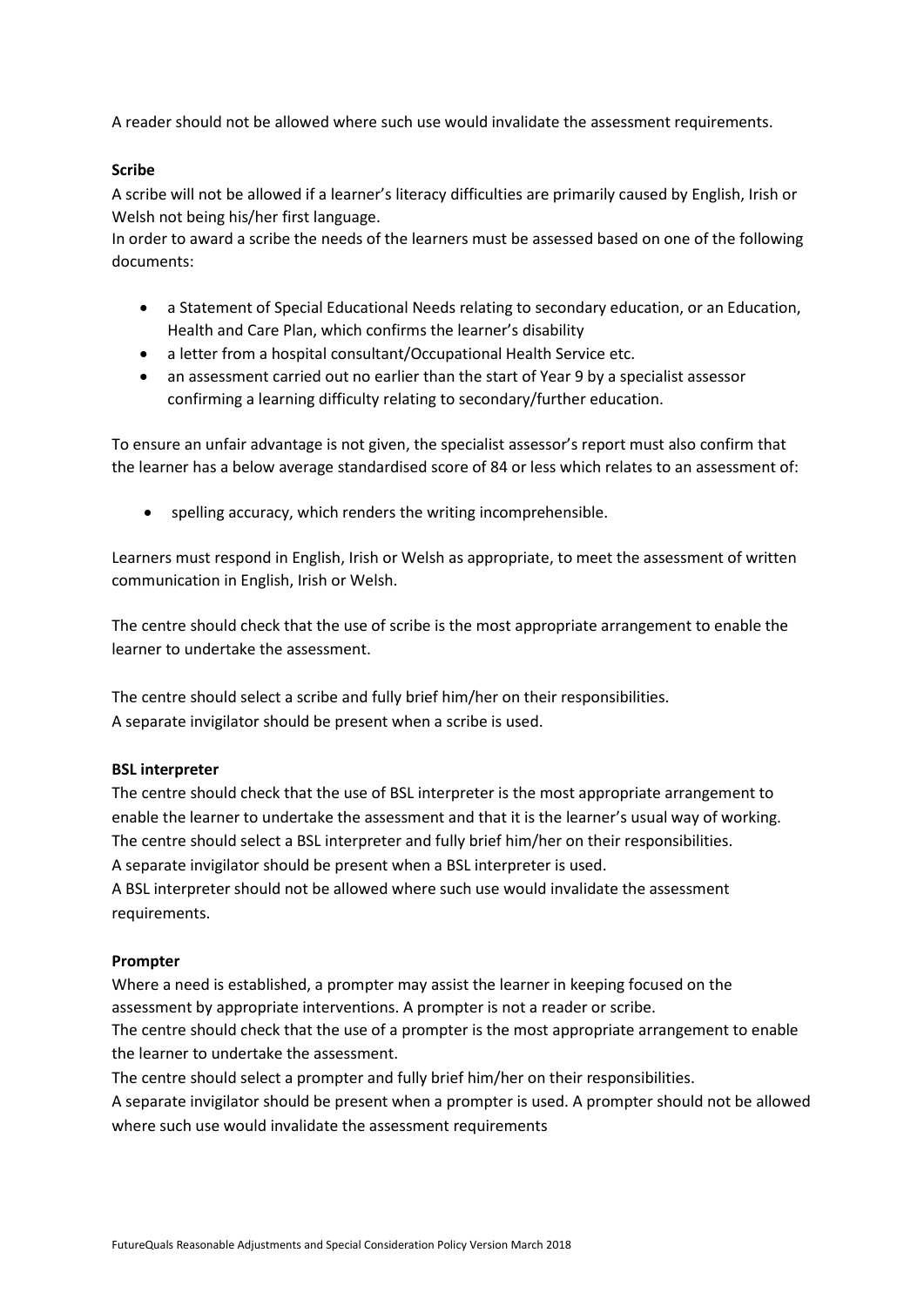#### **Practical assistant**

The centre should check that the use of a practical assistant is the most appropriate arrangement to enable the learner to undertake the assessment.

The centre should select a practical assistant and fully brief him/her on their responsibilities.

A separate invigilator should be present when a practical assistant is used.

A practical assistant should not be allowed where such use would invalidate the assessment requirements.

## **Transcriber**

Details must be provided that list the tasks that will be carried out to ensure the assessment is not compromised. Invigilators must be made aware on the day the tasks which have been approved. The centre should check that the use of a transcriber is the most appropriate arrangement to enable the learner to undertake the assessment.

The centre should select a transcriber and fully brief him/her on their responsibilities.

A transcriber should not be allowed where such use would invalidate the assessment requirements

## **Additional notes regarding the awarding of Extra Time**

Additional time should only be granted to learners who have a disability or are at a significant disadvantage to other learners. It should create a level playing field for learners and must not advantage one learner over another.

We require centres to explain how the requirement of extra time reflects the learner's normal way of working, clearly demonstrating a need. This is supplementary to the evidence requirements detailed below.

In order to award extra time the centre must assess the needs of the learners based on one of the following documents:

- a Statement of Special Educational Needs relating to secondary education, or an Education, Health and Care Plan, which confirms the learner's disability
- a letter from a hospital consultant/Occupational Health Service etc.
- an assessment carried out no earlier than the start of Year 9 by a specialist assessor confirming a learning difficulty relating to secondary/further education.

So as not to give an unfair advantage, the specialist assessor's report must also confirm that the learner has at least one below average standardised score of:

- 25% extra time: 84
- 50% extra time: 69

Which relates to an assessment of:

- speed of reading or
- speed of reading comprehension or
- speed of writing or
- cognitive processing measures.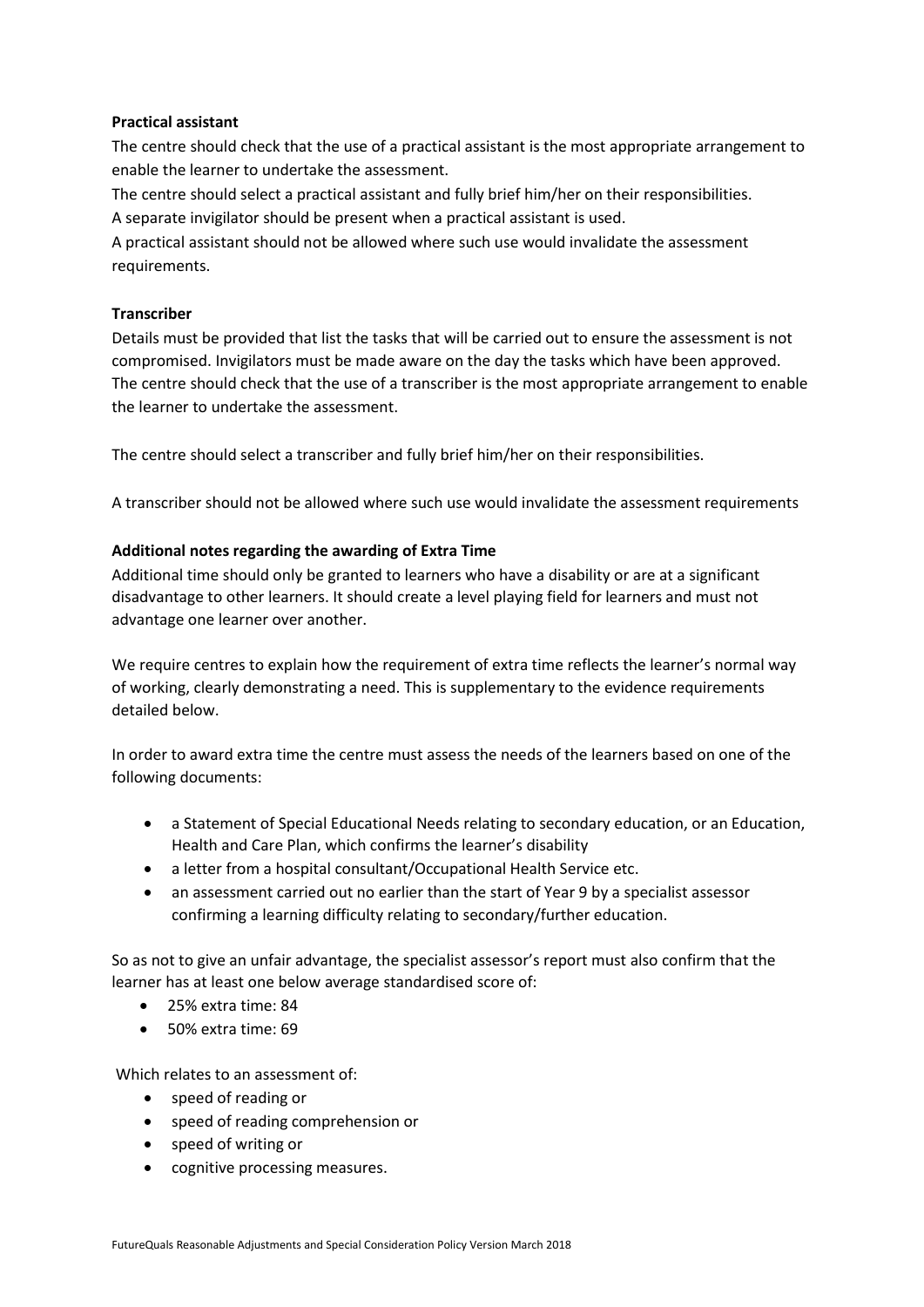As a member of the Federation of Awarding Bodies, FutureQuals has access to the FAB guide "The Application of Reasonable Adjustments and Special Considerations in Vocational Qualifications" which uses the JCQ regulations for Access Arrangements and Reasonable Adjustments as a best practice guideline. This document includes information about relevant tests or formal acceptable evidence to support your decision.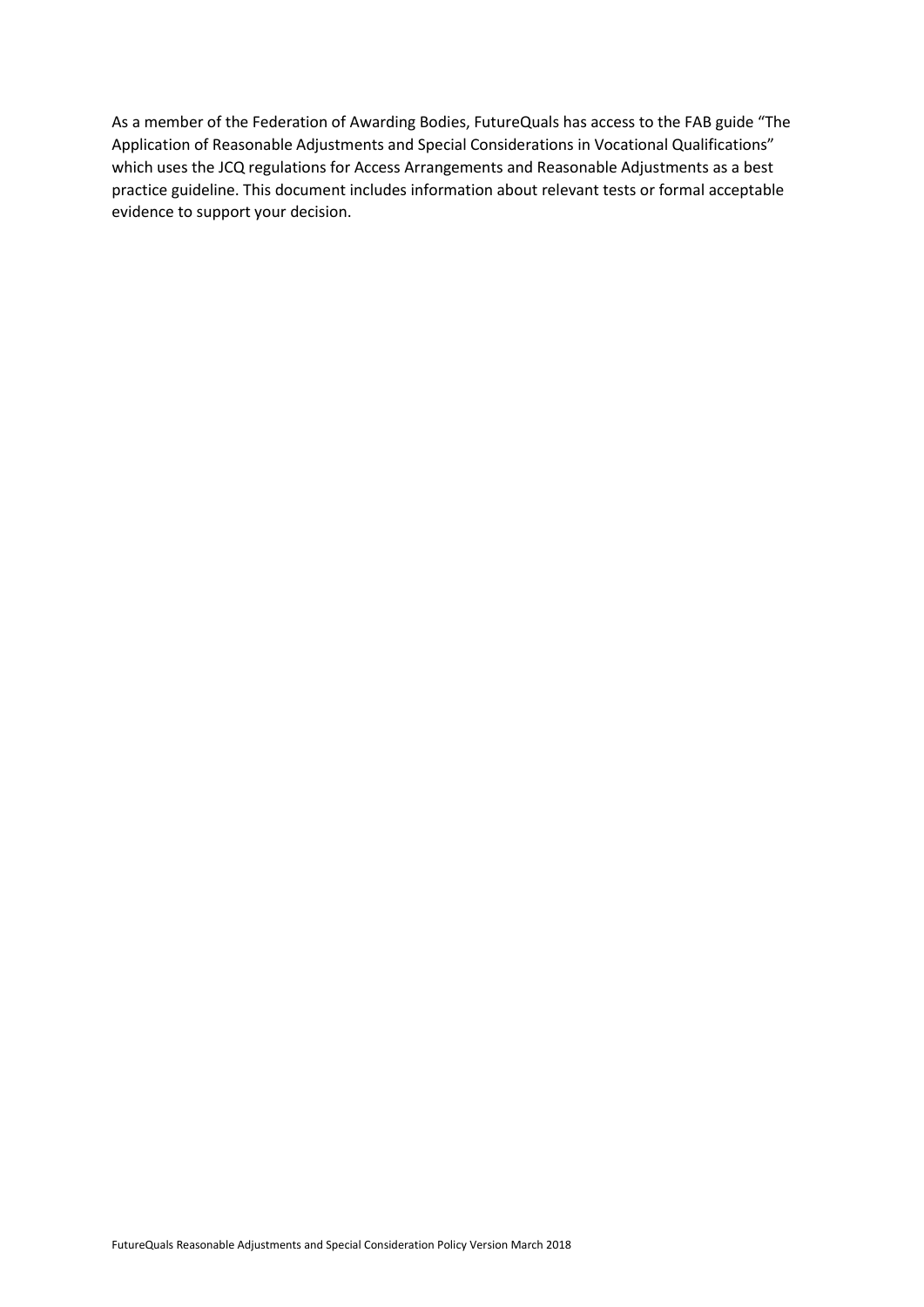**5. Guidance on Examples of required evidence for special consideration applications**

#### Circumstance and Evidence

#### **Illness**

An original medical certificate or letter from an appropriate medical professional confirming the nature of the illness and the likely impact it is having on the learner's ability to undertake formal assessment and/or study.

#### **Hospitalisation**

A medical letter/certificate from the relevant hospital confirming the nature and severity of the learner's circumstances and the likely period of impact on the learner's ability to undertake formal assessment and/or study.

#### **Family illness**

A medical certificate/letter from an independent medical professional confirming the nature and severity of the family circumstances and the impact, or likely impact, it is having on the learner's ability to undertake formal assessment and/or study.

#### **Bereavement**

A death certificate or a letter confirming the death from an independent person (not a family member) with their contact details provided and including a view on the closeness of the relationship.

#### **Acute Personal/ Emotional Circumstances**

An original medical certificate or letter from an appropriate medical professional confirming the nature of the illness and/or circumstances and the likely impact it is having on the learner's ability to undertake formal assessment and/or study.

#### **Victim of crime**

A written statement of events that is supported by written evidence from the Police (including a crime reference number). Where the impact of the crime has led to a medical or other professional consultation, an original medical certificate or letter from an appropriate medical professional confirming the likely impact the reported crime had/is having on the learner's ability to undertake formal assessment and/or study.

#### **Domestic Disruption**

Where significant and unforeseen domestic disruption has occurred very close to a timetabled examination a letter from an appropriate independent individual/authority detailing the relevant circumstances and an indication of the likely impact with their contact details provided.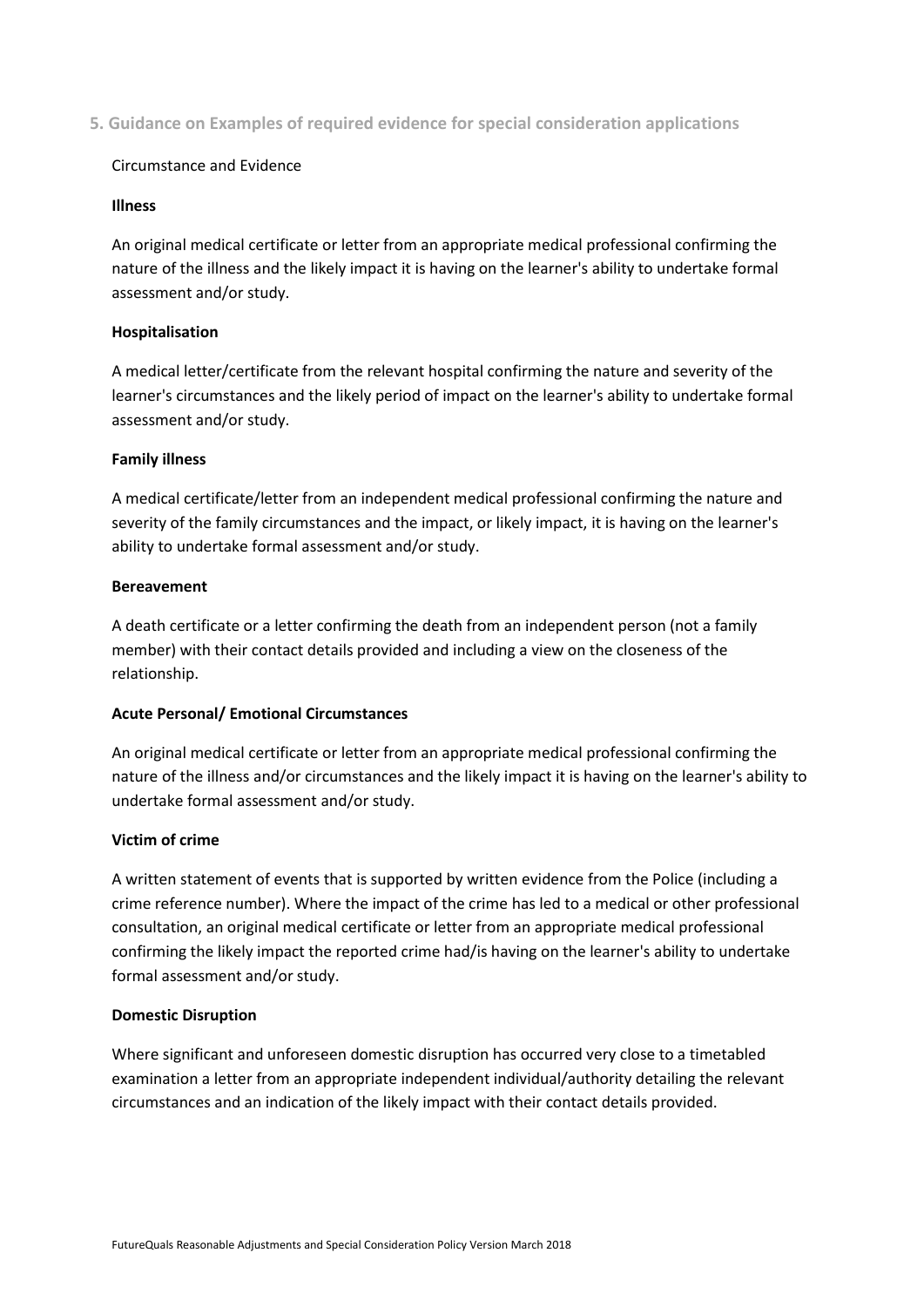## **Jury Service (UK)**

A letter from the Court together with proof that a deferral has been requested and rejected or proof that a previous request for deferral has been accepted.

#### **Court Attendance (UK)**

Where a learner is required to attend a tribunal or court as a witness, defendant or plaintiff the learner should provide official correspondence from the tribunal/court confirming attendance or a solicitor's letter detailing the nature and dates of the legal proceedings and the requirement for the learner to attend.

#### **Other**

The list of circumstances cannot be exhaustive and it is possible that other circumstances will arise that should be considered as acceptable.